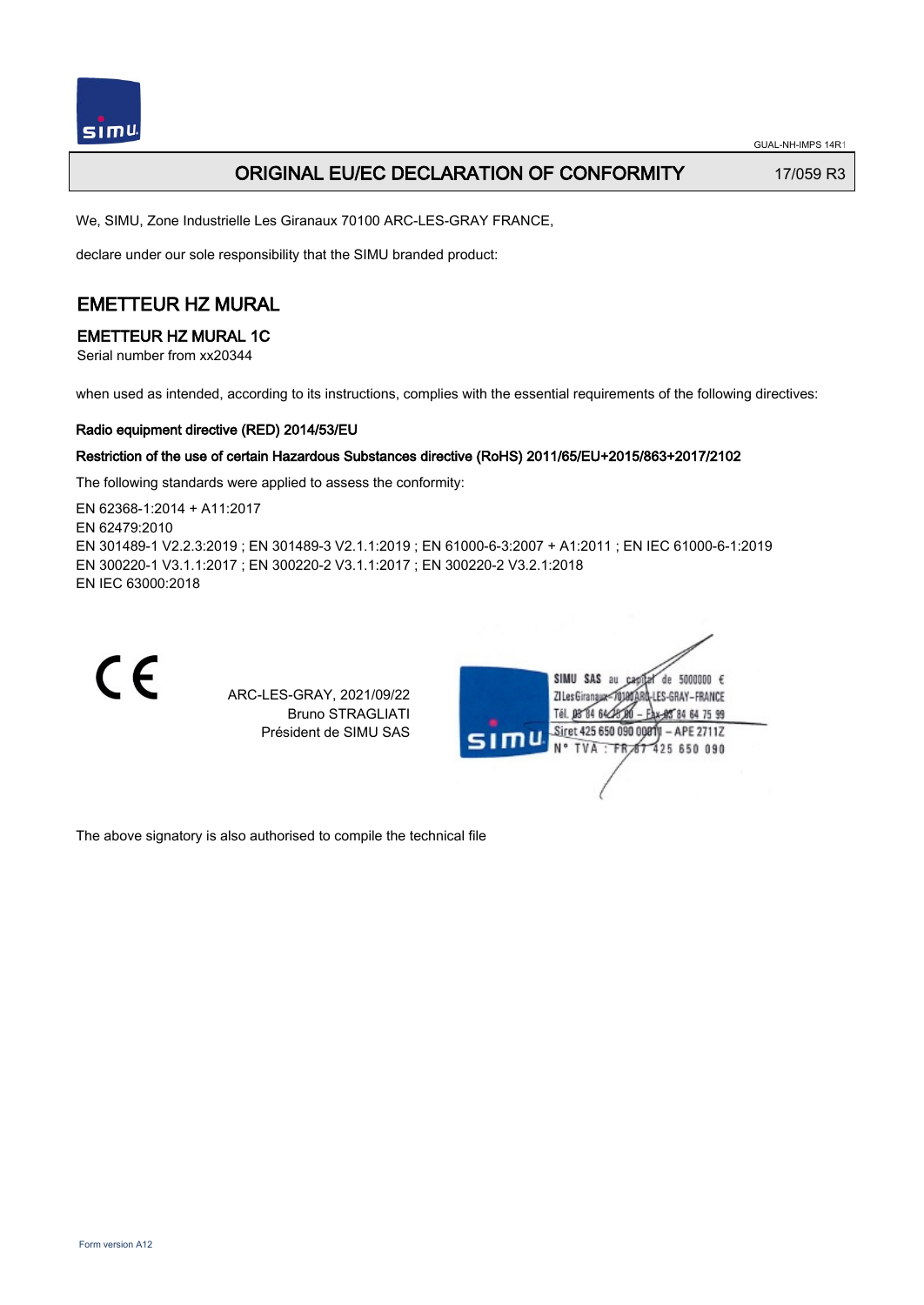

### ORIGINAL EU/EC DECLARATION OF CONFORMITY DECLARATION EU/CE DE CONFORMITE ORIGINALE

17/059 R3

We, SIMU, Zone Industrielle Les Giranaux 70100 ARC-LES-GRAY FRANCE, Nous,

declare under our sole responsibility that the SIMU branded product: declarons sous notre seule responsabilité que le produit de marque SIMU

## EMETTEUR HZ MURAL

### EMETTEUR HZ MURAL 1C

Serial number from xx20344 Numéro de série à partir de

when used as intended, according to its instructions, complies with the essential requirements of the following directives: utilisé, selon l'usage prévu, comme décrit dans son manuel d'utilisation, est conforme aux exigences essentielles des directives suivantes

#### Radio equipment directive (RED) 2014/53/EU

Directive sur les équipements radio 2014/53/EU

### Restriction of the use of certain Hazardous Substances directive (RoHS) 2011/65/EU+2015/863+2017/2102

Directive RoHS 2011/65/EU+2015/863+2017/2102

The following standards were applied to assess the conformity: Les normes de référence suivantes ont été appliquées pour évaluer la conformité

EN 62368‑1:2014 + A11:2017 EN 62479:2010 EN 301489‑1 V2.2.3:2019 ; EN 301489‑3 V2.1.1:2019 ; EN 61000‑6‑3:2007 + A1:2011 ; EN IEC 61000‑6‑1:2019 EN 300220‑1 V3.1.1:2017 ; EN 300220‑2 V3.1.1:2017 ; EN 300220‑2 V3.2.1:2018 EN IEC 63000:2018

C E

ARC-LES-GRAY, 2021/09/22 Bruno STRAGLIATI Président de SIMU SAS



The above signatory is also authorised to compile the technical file

La personne signataire ci-dessus est aussi celle autorisée à constituer le dossier technique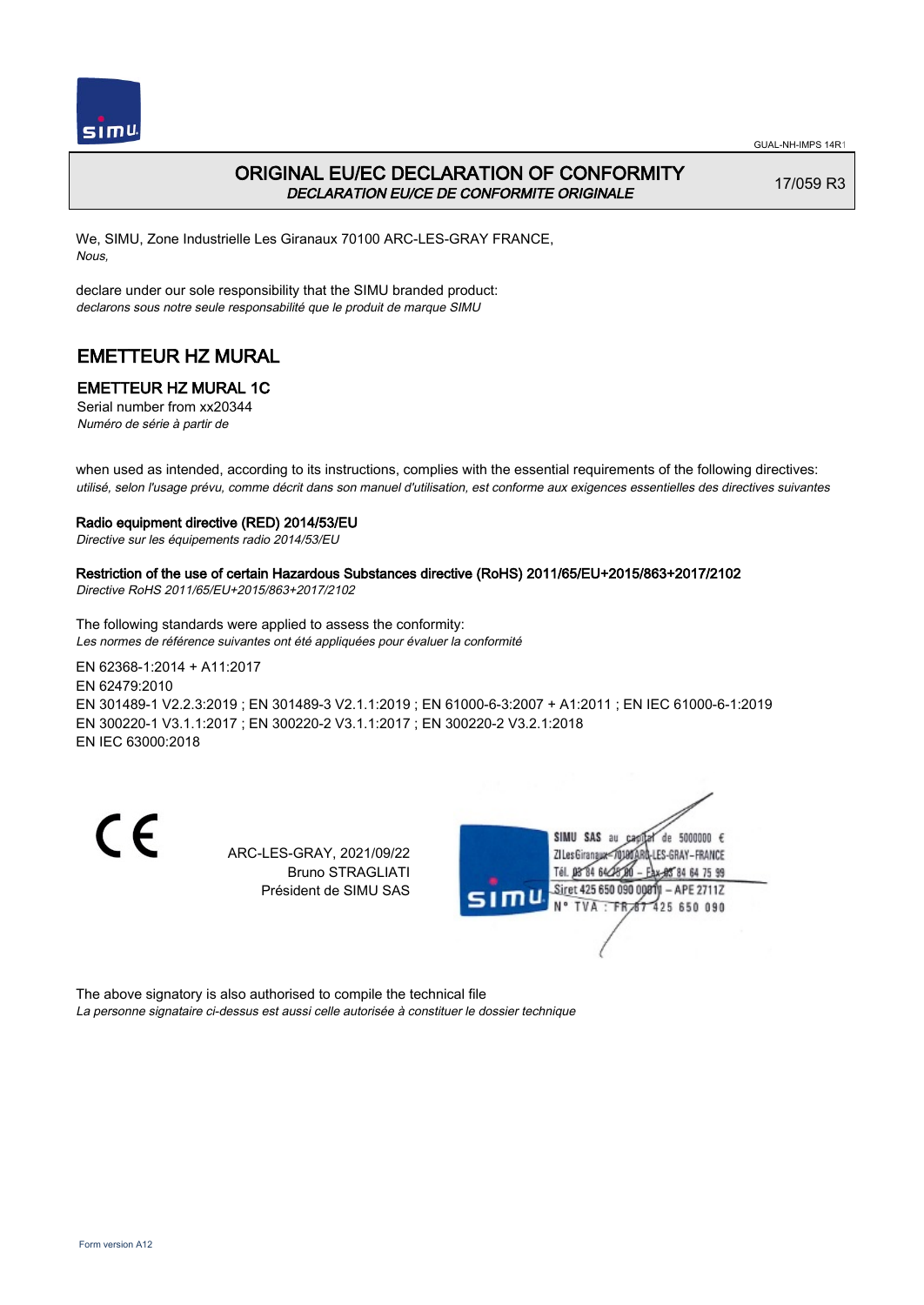

### ORIGINAL EU/EC DECLARATION OF CONFORMITY ORIGINAL EU/EG-KONFORMITÄTSERKLÄRUNG

17/059 R3

We, SIMU, Zone Industrielle Les Giranaux 70100 ARC-LES-GRAY FRANCE, Wir,

declare under our sole responsibility that the SIMU branded product: erklären unter unserer alleinigen Verantwortung, dass das mit der Marke SIMU versehene Produkt

## EMETTEUR HZ MURAL

### EMETTEUR HZ MURAL 1C

Serial number from xx20344 Seriennummer ab

when used as intended, according to its instructions, complies with the essential requirements of the following directives: den einschlägigen Bestimmungen der folgenden Richtlinien entspricht, wenn es nach den Anweisungen des Herstellers bestimmungsgemäß verwendet wird

### Radio equipment directive (RED) 2014/53/EU

Funkanlagen-Richtlinie 2014/53/EU

#### Restriction of the use of certain Hazardous Substances directive (RoHS) 2011/65/EU+2015/863+2017/2102

RoHS-Richtlinie 2011/65/EU+2015/863+2017/2102

The following standards were applied to assess the conformity: Die Konformität wird durch die Einhaltung folgender Normen nachgewiesen

EN 62368‑1:2014 + A11:2017

EN 62479:2010

EN 301489‑1 V2.2.3:2019 ; EN 301489‑3 V2.1.1:2019 ; EN 61000‑6‑3:2007 + A1:2011 ; EN IEC 61000‑6‑1:2019 EN 300220‑1 V3.1.1:2017 ; EN 300220‑2 V3.1.1:2017 ; EN 300220‑2 V3.2.1:2018 EN IEC 63000:2018

CE

ARC-LES-GRAY, 2021/09/22 Bruno STRAGLIATI Président de SIMU SAS



The above signatory is also authorised to compile the technical file

Die oben genannte Person ist auch bevollmächtigt, die relevanten technischen Unterlagen zusammenzustellen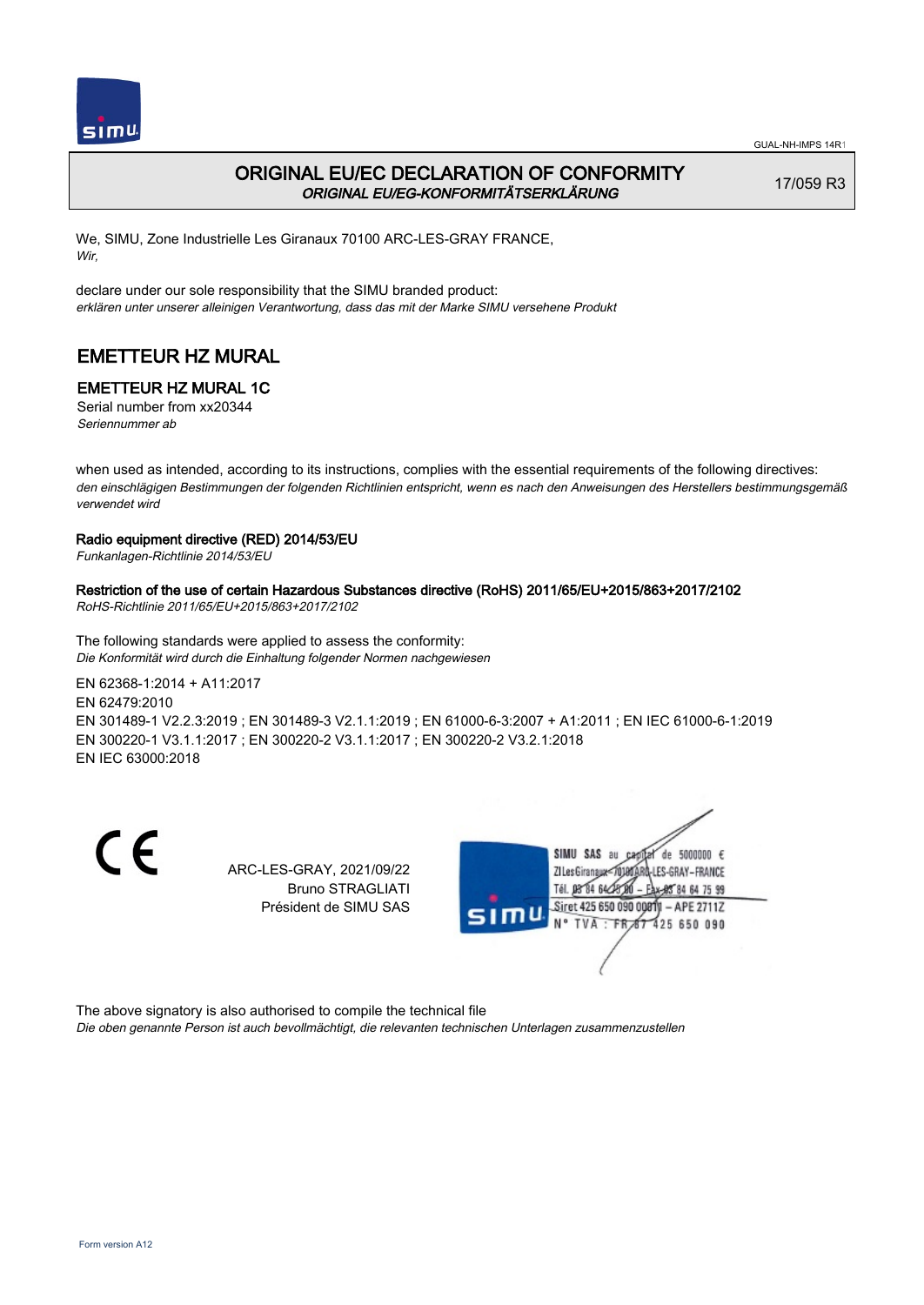

### ORIGINAL EU/EC DECLARATION OF CONFORMITY DECLARACIÓN UE/CE DE CONFORMIDAD ORIGINAL

17/059 R3

We, SIMU, Zone Industrielle Les Giranaux 70100 ARC-LES-GRAY FRANCE, Nosotros,

declare under our sole responsibility that the SIMU branded product: declaramos bajo nuestra única responsabilidad, que los productos de la marca SIMU

## EMETTEUR HZ MURAL

### EMETTEUR HZ MURAL 1C

Serial number from xx20344 número de serie a partir de

when used as intended, according to its instructions, complies with the essential requirements of the following directives: cuando se utilizan según el uso previsto, de conformidad con sus instrucciones, cumplen con los requisitos esenciales de las siguientes directivas

### Radio equipment directive (RED) 2014/53/EU

Directiva equipos radioeléctricos 2014/53/EU

### Restriction of the use of certain Hazardous Substances directive (RoHS) 2011/65/EU+2015/863+2017/2102

Directiva RoHS 2011/65/EU+2015/863+2017/2102

The following standards were applied to assess the conformity: Las siguientes normas de referencia han sido aplicadas para evaluar la conformidad

EN 62368‑1:2014 + A11:2017 EN 62479:2010

EN 301489‑1 V2.2.3:2019 ; EN 301489‑3 V2.1.1:2019 ; EN 61000‑6‑3:2007 + A1:2011 ; EN IEC 61000‑6‑1:2019 EN 300220‑1 V3.1.1:2017 ; EN 300220‑2 V3.1.1:2017 ; EN 300220‑2 V3.2.1:2018 EN IEC 63000:2018

 $\epsilon$ 

ARC-LES-GRAY, 2021/09/22 Bruno STRAGLIATI Président de SIMU SAS



The above signatory is also authorised to compile the technical file

el firmante, anteriormente mencionado tambien esta facultado para elaborar el expediente tecnico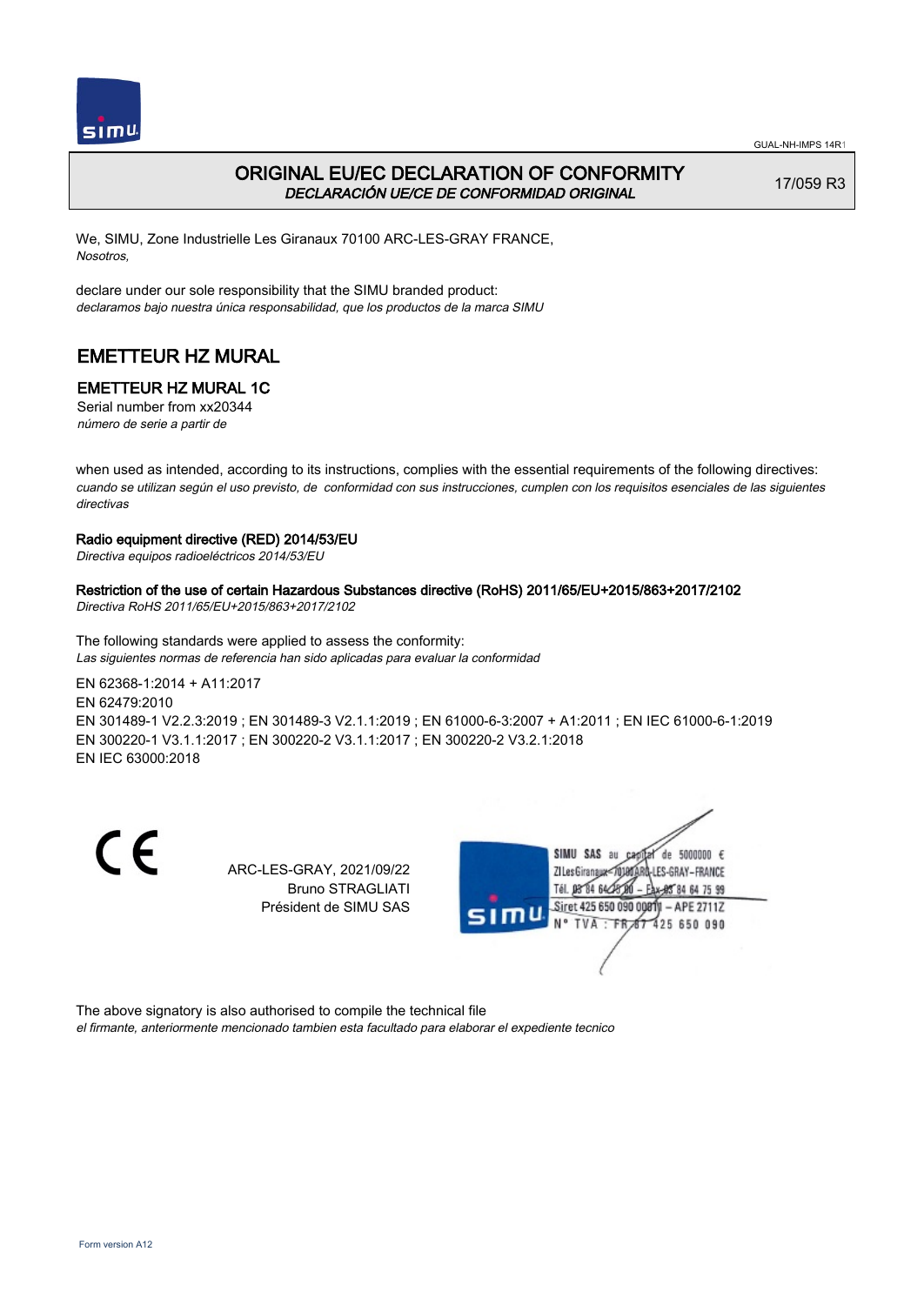

### ORIGINAL EU/EC DECLARATION OF CONFORMITY DICHIARAZIONE DI CONFORMITÀ UE/CE ORIGINALE

17/059 R3

We, SIMU, Zone Industrielle Les Giranaux 70100 ARC-LES-GRAY FRANCE, Noi,

declare under our sole responsibility that the SIMU branded product: dichiariamo sotto la nostra esclusiva responsabilità che l'appareccho di marca SIMU

## EMETTEUR HZ MURAL

### EMETTEUR HZ MURAL 1C

Serial number from xx20344 Numero di serie a partire da

when used as intended, according to its instructions, complies with the essential requirements of the following directives: se utilizzato secondo l'uso previsto, come descritto nel suo manuale d'istruzioni, è conforme ai requisiti essenziali delle seguenti Direttive

#### Radio equipment directive (RED) 2014/53/EU

Direttiva apparecchiature radio 2014/53/EU

### Restriction of the use of certain Hazardous Substances directive (RoHS) 2011/65/EU+2015/863+2017/2102

Direttiva RoHS 2011/65/EU+2015/863+2017/2102

The following standards were applied to assess the conformity: I seguenti standard di riferimento sono stati applicati per ottenere la conformità

EN 62368‑1:2014 + A11:2017 EN 62479:2010 EN 301489‑1 V2.2.3:2019 ; EN 301489‑3 V2.1.1:2019 ; EN 61000‑6‑3:2007 + A1:2011 ; EN IEC 61000‑6‑1:2019 EN 300220‑1 V3.1.1:2017 ; EN 300220‑2 V3.1.1:2017 ; EN 300220‑2 V3.2.1:2018 EN IEC 63000:2018

C E

ARC-LES-GRAY, 2021/09/22 Bruno STRAGLIATI Président de SIMU SAS



The above signatory is also authorised to compile the technical file Il firmatario è inoltre autorizzato a costituire il fascicolo tecnico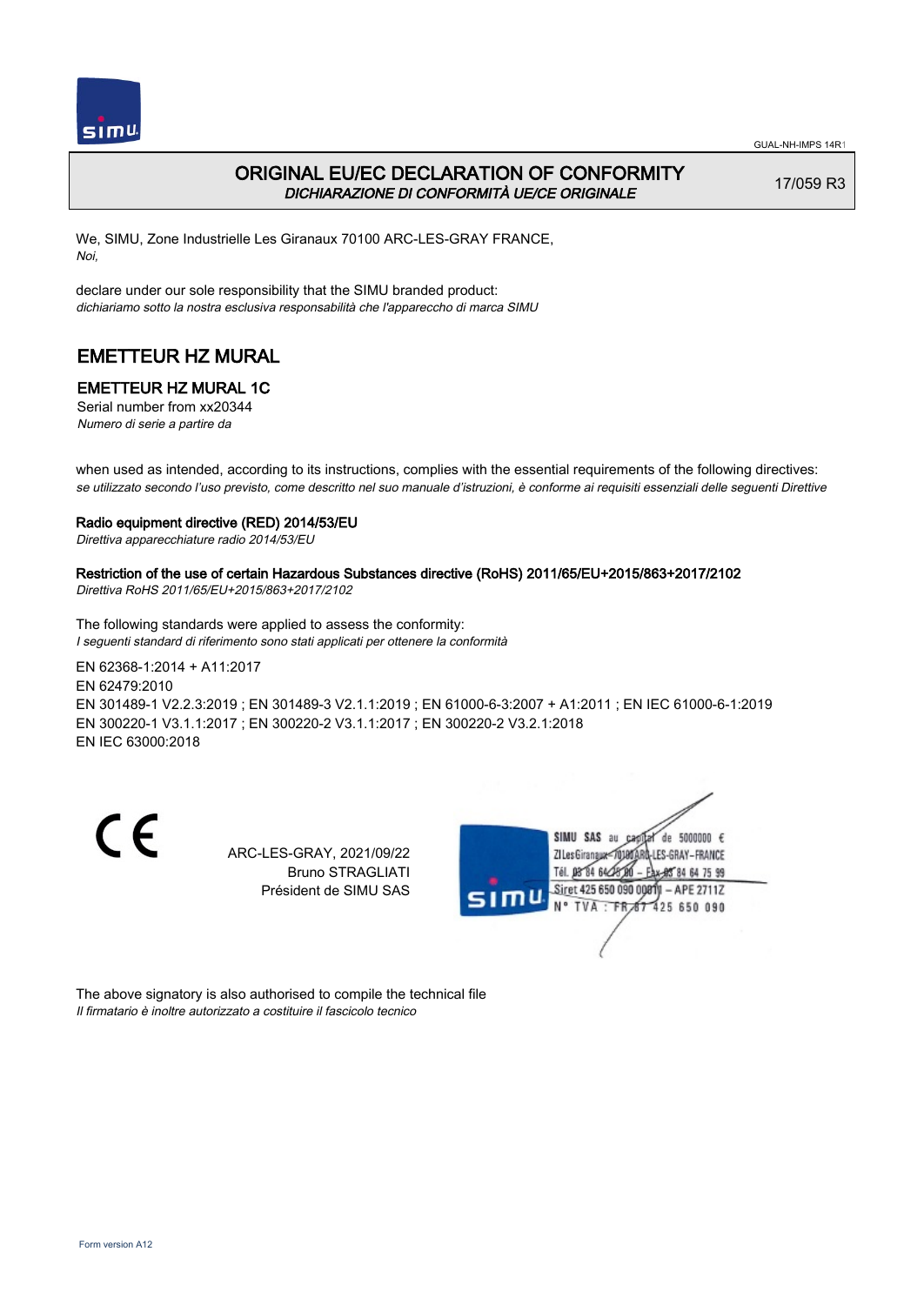

### ORIGINAL EU/EC DECLARATION OF CONFORMITY ОРИГИНАЛНА EU/EC ДЕКЛАРАЦИЯ ЗА СЪОТВЕТСТВИЕ

17/059 R3

We, SIMU, Zone Industrielle Les Giranaux 70100 ARC-LES-GRAY FRANCE, Ние,

declare under our sole responsibility that the SIMU branded product: декларираме на своя лична отговорност, че продукт с търговска марка SIMU

## EMETTEUR HZ MURAL

### EMETTEUR HZ MURAL 1C

Serial number from xx20344 сериен номер от

when used as intended, according to its instructions, complies with the essential requirements of the following directives: когато се използва съобразно предназначението си и в съответствие с инструкциите е в съответствие с основните изисквания на следните директиви

#### Radio equipment directive (RED) 2014/53/EU

Директива за радио оборудване 2014/53/EU

# Restriction of the use of certain Hazardous Substances directive (RoHS) 2011/65/EU+2015/863+2017/2102

RoHS Директива относно ограничението на употребата на определени опасни вещества в електрическото и електронното оборудване 2011/65/EU+2015/863+2017/2102

The following standards were applied to assess the conformity: Следните референтни стандарти са приложени за оценяване на съответствието

EN 62368‑1:2014 + A11:2017 EN 62479:2010 EN 301489‑1 V2.2.3:2019 ; EN 301489‑3 V2.1.1:2019 ; EN 61000‑6‑3:2007 + A1:2011 ; EN IEC 61000‑6‑1:2019 EN 300220‑1 V3.1.1:2017 ; EN 300220‑2 V3.1.1:2017 ; EN 300220‑2 V3.2.1:2018 EN IEC 63000:2018

C E

ARC-LES-GRAY, 2021/09/22 Bruno STRAGLIATI Président de SIMU SAS



The above signatory is also authorised to compile the technical file Гоеподписващия също е упълномощен да съставя техническо досие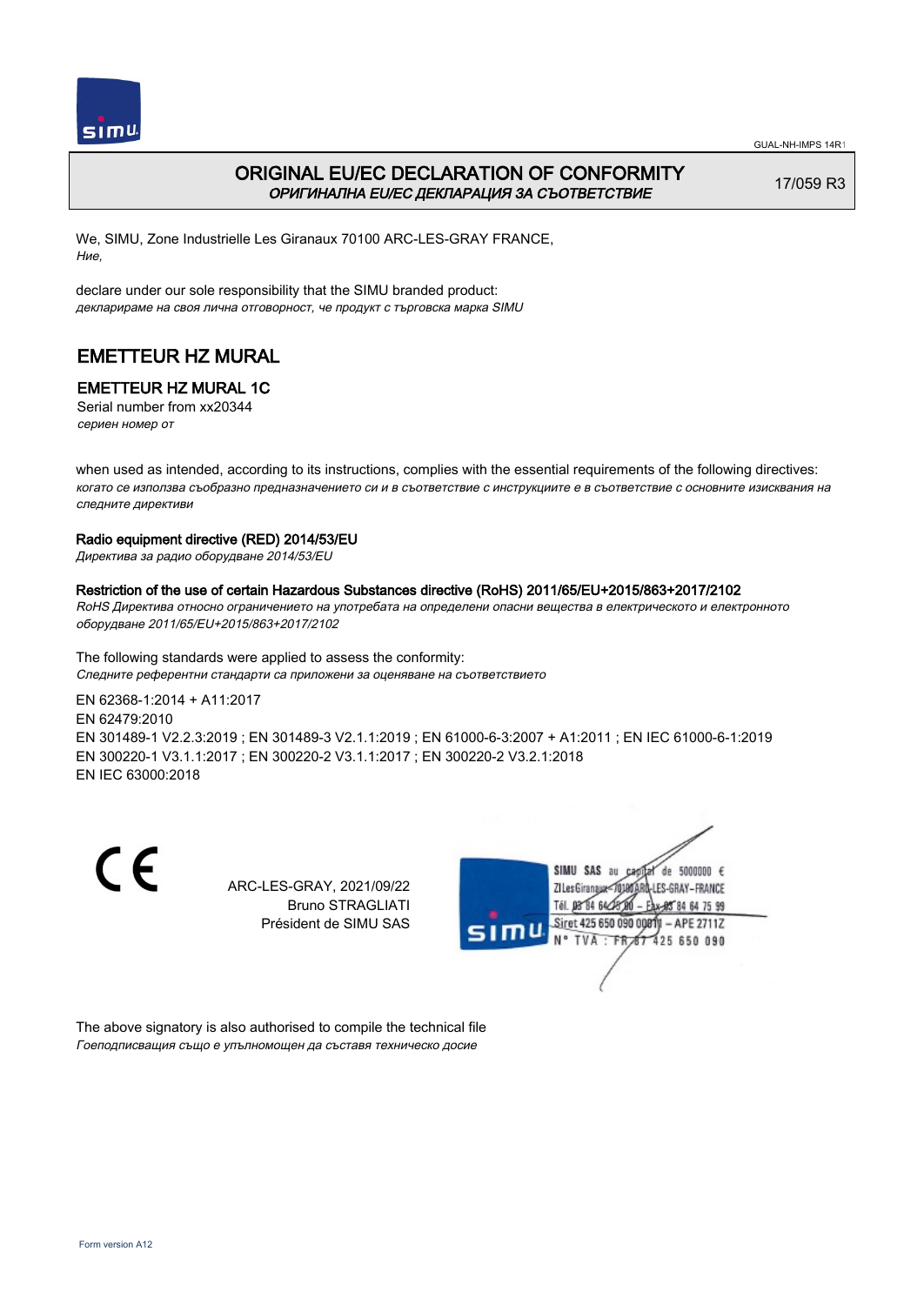

### ORIGINAL EU/EC DECLARATION OF CONFORMITY ORIGINÁLNÍ EU/ES PROHLÁŠENÍ O SHODĚ

17/059 R3

We, SIMU, Zone Industrielle Les Giranaux 70100 ARC-LES-GRAY FRANCE, My,

declare under our sole responsibility that the SIMU branded product: prohlašujeme na svou výlučnou odpovědnost, že výrobek značky SIMU

## EMETTEUR HZ MURAL

### EMETTEUR HZ MURAL 1C

Serial number from xx20344 Sériové číslo od

when used as intended, according to its instructions, complies with the essential requirements of the following directives: pokud je používán v souladu s účelem použití a s návodem, splňuje základní požadavky těchto směrnic

#### Radio equipment directive (RED) 2014/53/EU

Směrnice o dodávání rádiových zařízení na trh 2014/53/EU

#### Restriction of the use of certain Hazardous Substances directive (RoHS) 2011/65/EU+2015/863+2017/2102

Směrnice o omezení používání některých nebezpečných látek v elektrických a elektronických zařízeních 2011/65/EU+2015/863+2017/2102

The following standards were applied to assess the conformity: Pro posouzení shody byly použity následující normy

EN 62368‑1:2014 + A11:2017 EN 62479:2010 EN 301489‑1 V2.2.3:2019 ; EN 301489‑3 V2.1.1:2019 ; EN 61000‑6‑3:2007 + A1:2011 ; EN IEC 61000‑6‑1:2019 EN 300220‑1 V3.1.1:2017 ; EN 300220‑2 V3.1.1:2017 ; EN 300220‑2 V3.2.1:2018 EN IEC 63000:2018

C E

ARC-LES-GRAY, 2021/09/22 Bruno STRAGLIATI Président de SIMU SAS



The above signatory is also authorised to compile the technical file Výše uvedená osoba je také osoba pověřená sestavením technické dokumentace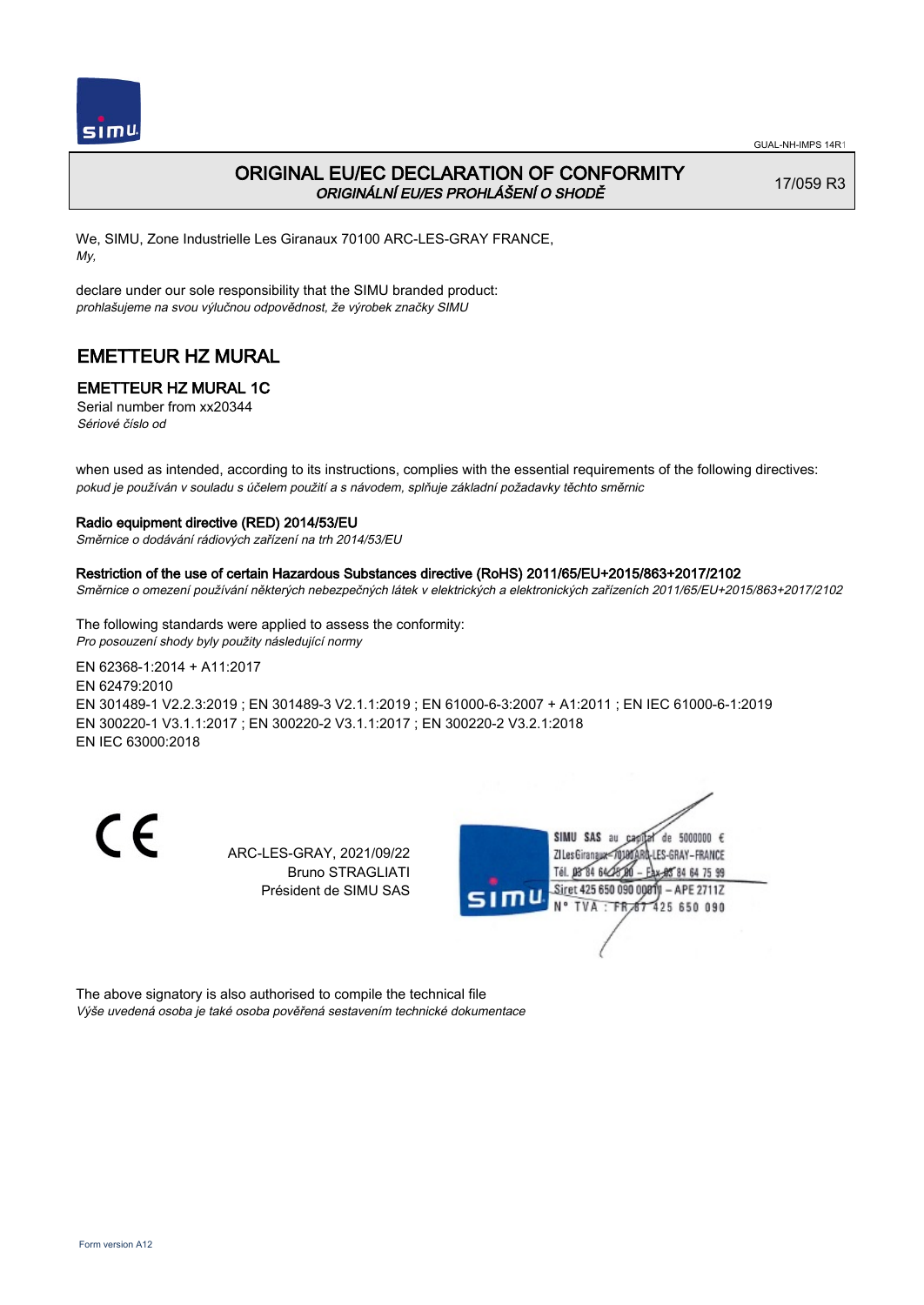

### ORIGINAL EU/EC DECLARATION OF CONFORMITY ORIGINAL EU/EF-OVERENSSTEMMELSESERKLÆRING

17/059 R3

We, SIMU, Zone Industrielle Les Giranaux 70100 ARC-LES-GRAY FRANCE, Vi,

declare under our sole responsibility that the SIMU branded product: erklærer som eneansvarlige, at SIMU mærkede produkter

## EMETTEUR HZ MURAL

### EMETTEUR HZ MURAL 1C

Serial number from xx20344 serienummer fra

when used as intended, according to its instructions, complies with the essential requirements of the following directives: når det anvendes efter hensigten, efter dennes instrukser, overholder kravene i følgende direktiver

#### Radio equipment directive (RED) 2014/53/EU

Radioudstyrsdirektivet 2014/53/EU

### Restriction of the use of certain Hazardous Substances directive (RoHS) 2011/65/EU+2015/863+2017/2102

RoHS direktiv 2011/65/EU+2015/863+2017/2102

The following standards were applied to assess the conformity: Referencestandarderne der følger blev anvendt til at vurdere overholdelsen

EN 62368‑1:2014 + A11:2017 EN 62479:2010 EN 301489‑1 V2.2.3:2019 ; EN 301489‑3 V2.1.1:2019 ; EN 61000‑6‑3:2007 + A1:2011 ; EN IEC 61000‑6‑1:2019 EN 300220‑1 V3.1.1:2017 ; EN 300220‑2 V3.1.1:2017 ; EN 300220‑2 V3.2.1:2018 EN IEC 63000:2018

C E

ARC-LES-GRAY, 2021/09/22 Bruno STRAGLIATI Président de SIMU SAS



The above signatory is also authorised to compile the technical file Personen nævnt ovenfor er også godkendt til at udarbejde det tekniske dossier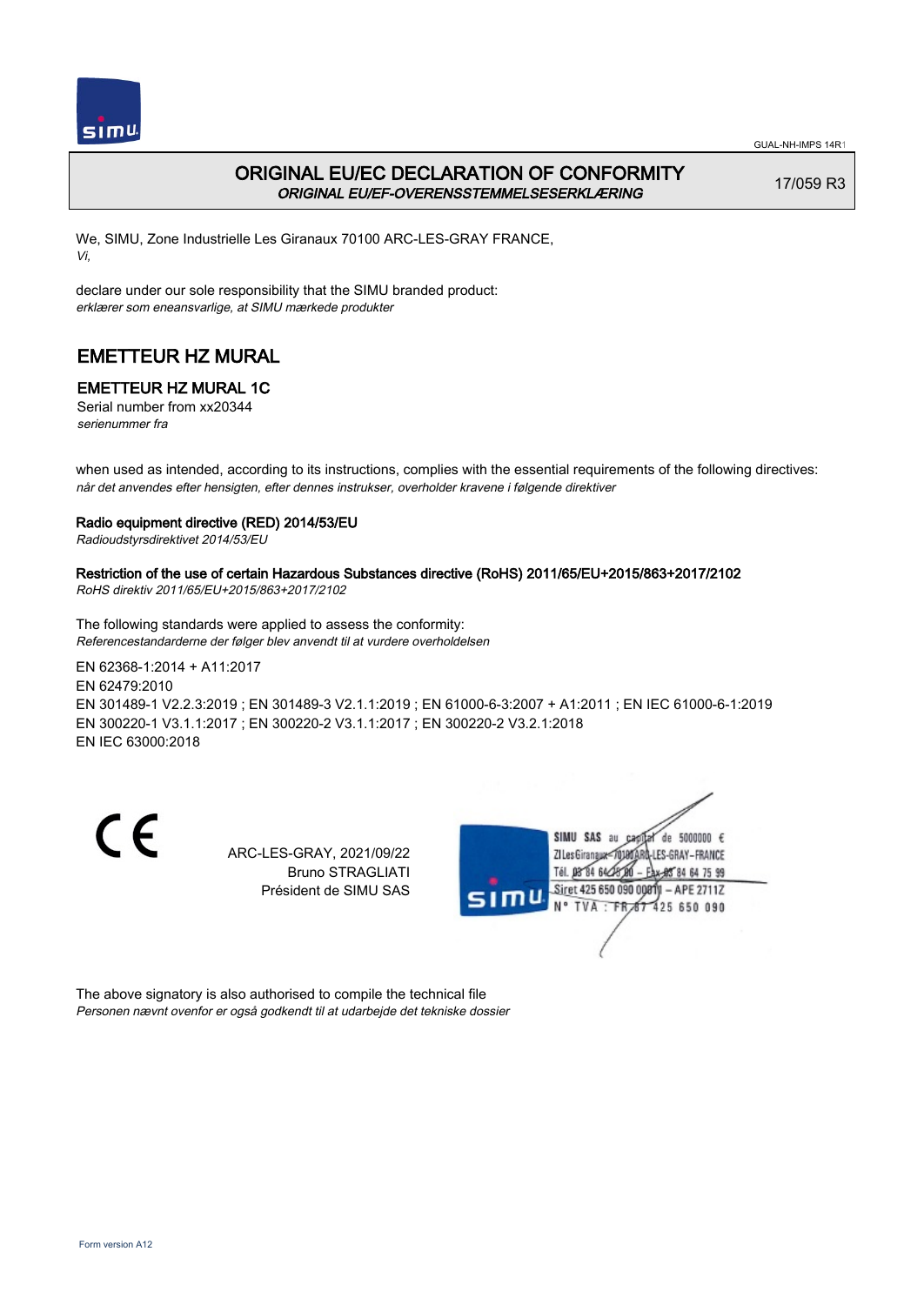

### ORIGINAL EU/EC DECLARATION OF CONFORMITY EL/EK VASTAVUSDEKLARATSIOON

17/059 R3

We, SIMU, Zone Industrielle Les Giranaux 70100 ARC-LES-GRAY FRANCE, Meie,

declare under our sole responsibility that the SIMU branded product: kinnitame kogu vastutusega, et SIMU kaubamärgiga tooted

## EMETTEUR HZ MURAL

### EMETTEUR HZ MURAL 1C

Serial number from xx20344 Seerianumber alates

when used as intended, according to its instructions, complies with the essential requirements of the following directives: kui kasutatakse eesmärgipäraselt ja juhiste kohaselt, vastavad käesoleva direktiivi põhinõuetele

#### Radio equipment directive (RED) 2014/53/EU

Direktiiv raadioseadmete turul kättesaadavuse kohta 2014/53/EU

#### Restriction of the use of certain Hazardous Substances directive (RoHS) 2011/65/EU+2015/863+2017/2102

RoHs direktiiv ohtlike ainete kasutamise piirangute kohta elektri- ja elektroonikaseadmetes 2011/65/EU+2015/863+2017/2102

The following standards were applied to assess the conformity: Vastavusdeklaratsiooni hindamiseks kasutatakse järgmisi standardeid

EN 62368‑1:2014 + A11:2017 EN 62479:2010 EN 301489‑1 V2.2.3:2019 ; EN 301489‑3 V2.1.1:2019 ; EN 61000‑6‑3:2007 + A1:2011 ; EN IEC 61000‑6‑1:2019 EN 300220‑1 V3.1.1:2017 ; EN 300220‑2 V3.1.1:2017 ; EN 300220‑2 V3.2.1:2018 EN IEC 63000:2018

C E

ARC-LES-GRAY, 2021/09/22 Bruno STRAGLIATI Président de SIMU SAS



The above signatory is also authorised to compile the technical file Eelpool nimetatud isik on volitatud koostama tehnilist dokumentatsiooni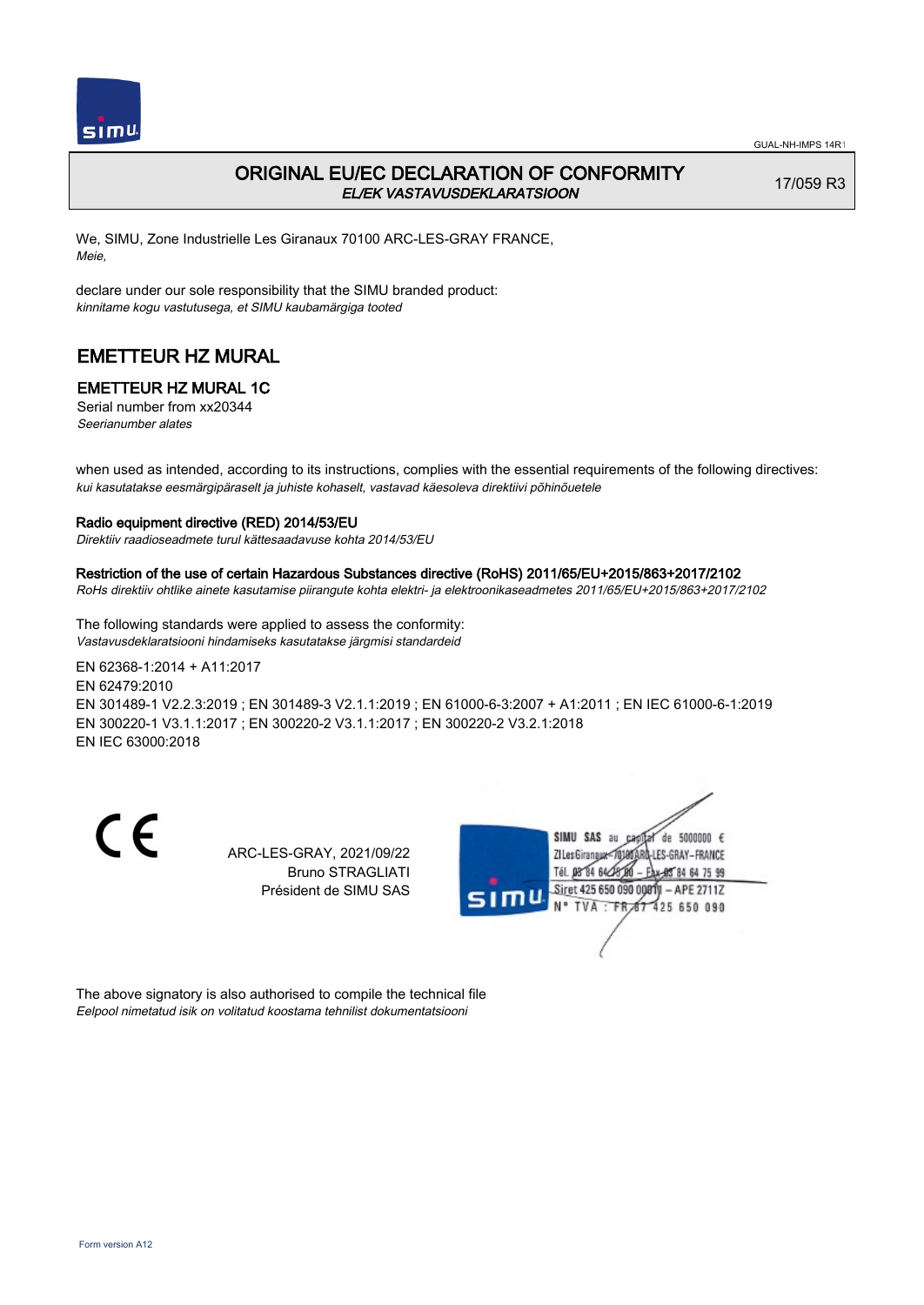

GUAL-NH-IMPS 14R1

## ORIGINAL EU/EC DECLARATION OF CONFORMITY ALKUPERÄISET EU/EY-VAATIMUSTENMUKAISUUSVAKUUTUS

17/059 R3

We, SIMU, Zone Industrielle Les Giranaux 70100 ARC-LES-GRAY FRANCE, Me,

declare under our sole responsibility that the SIMU branded product: vakuutamme omalla vastuullamme, että SIMU merkkituote

## EMETTEUR HZ MURAL

## EMETTEUR HZ MURAL 1C

Serial number from xx20344 sarjanumerot

when used as intended, according to its instructions, complies with the essential requirements of the following directives: kun käytettynä oikein ja sen ohjeiden mukaan, noudattaa seuraavien direktiivien olennaisia vaatimuksia

### Radio equipment directive (RED) 2014/53/EU

Radiolaitteiden direktiivin 2014/53/EU

Restriction of the use of certain Hazardous Substances directive (RoHS) 2011/65/EU+2015/863+2017/2102 RoHS direktiivin 2011/65/EU+2015/863+2017/2102

The following standards were applied to assess the conformity: Seuraavia viitestandardeja sovellettiin vaatimustenmukaisuusvakuutusta arvioitaessa

EN 62368‑1:2014 + A11:2017 EN 62479:2010 EN 301489‑1 V2.2.3:2019 ; EN 301489‑3 V2.1.1:2019 ; EN 61000‑6‑3:2007 + A1:2011 ; EN IEC 61000‑6‑1:2019 EN 300220‑1 V3.1.1:2017 ; EN 300220‑2 V3.1.1:2017 ; EN 300220‑2 V3.2.1:2018 EN IEC 63000:2018

C E

ARC-LES-GRAY, 2021/09/22 Bruno STRAGLIATI Président de SIMU SAS



The above signatory is also authorised to compile the technical file Yllä allekirjoittaja on myös valtuutettu kokoamaan teknisten tiedostojen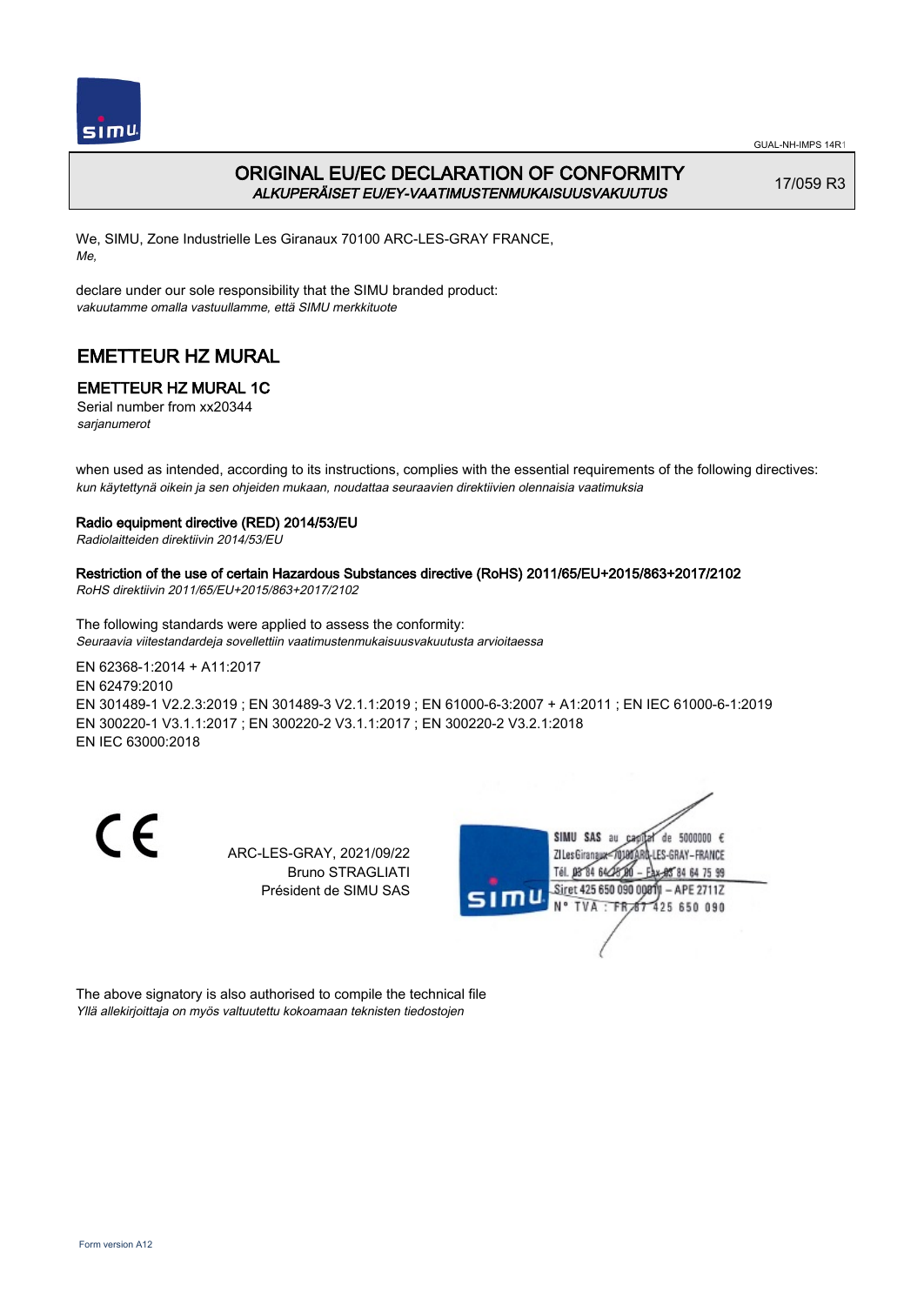

### ORIGINAL EU/EC DECLARATION OF CONFORMITY ΠΡΩΤΟΤΥΠΟ ΔΗΛΩΣΗ ΣΥΜΜΟΡΦΩΣΗΣ ΕΕ/EK

17/059 R3

We, SIMU, Zone Industrielle Les Giranaux 70100 ARC-LES-GRAY FRANCE, εμείς,

declare under our sole responsibility that the SIMU branded product: Δηλώνουμε αναλαμβάνοντας την αποκλειστική ευθύνη ότι το επώνυμο προϊόν SIMU

## EMETTEUR HZ MURAL

### EMETTEUR HZ MURAL 1C

Serial number from xx20344 σειριακό αριθμό από

when used as intended, according to its instructions, complies with the essential requirements of the following directives: όταν χρησιμοποιείται όπως έχει προβλεφθεί, σύμφωνα με τις οδηγίες του, συμφωνεί με τις βασικές απαιτήσεις των ακόλουθων οδηγιών

#### Radio equipment directive (RED) 2014/53/EU

Οδηγία ραδιοεξοπλισμού 2014/53/EU

## Restriction of the use of certain Hazardous Substances directive (RoHS) 2011/65/EU+2015/863+2017/2102

Οδηγίας RoHS 2011/65/EU+2015/863+2017/2102

The following standards were applied to assess the conformity: Τα πρότυπα αναφοράς που ακολουθούν εφαρμόστηκαν με σκοπό την αξιολόγηση της συμμόρφωσης

EN 62368‑1:2014 + A11:2017 EN 62479:2010 EN 301489‑1 V2.2.3:2019 ; EN 301489‑3 V2.1.1:2019 ; EN 61000‑6‑3:2007 + A1:2011 ; EN IEC 61000‑6‑1:2019 EN 300220‑1 V3.1.1:2017 ; EN 300220‑2 V3.1.1:2017 ; EN 300220‑2 V3.2.1:2018 EN IEC 63000:2018

C E

ARC-LES-GRAY, 2021/09/22 Bruno STRAGLIATI Président de SIMU SAS



The above signatory is also authorised to compile the technical file

Το πρόσωπο που αναφέρεται παραπάνω είναι επίσης εξουσιοδοτημένο να καταρτίσει τον τεχνικό φάκελο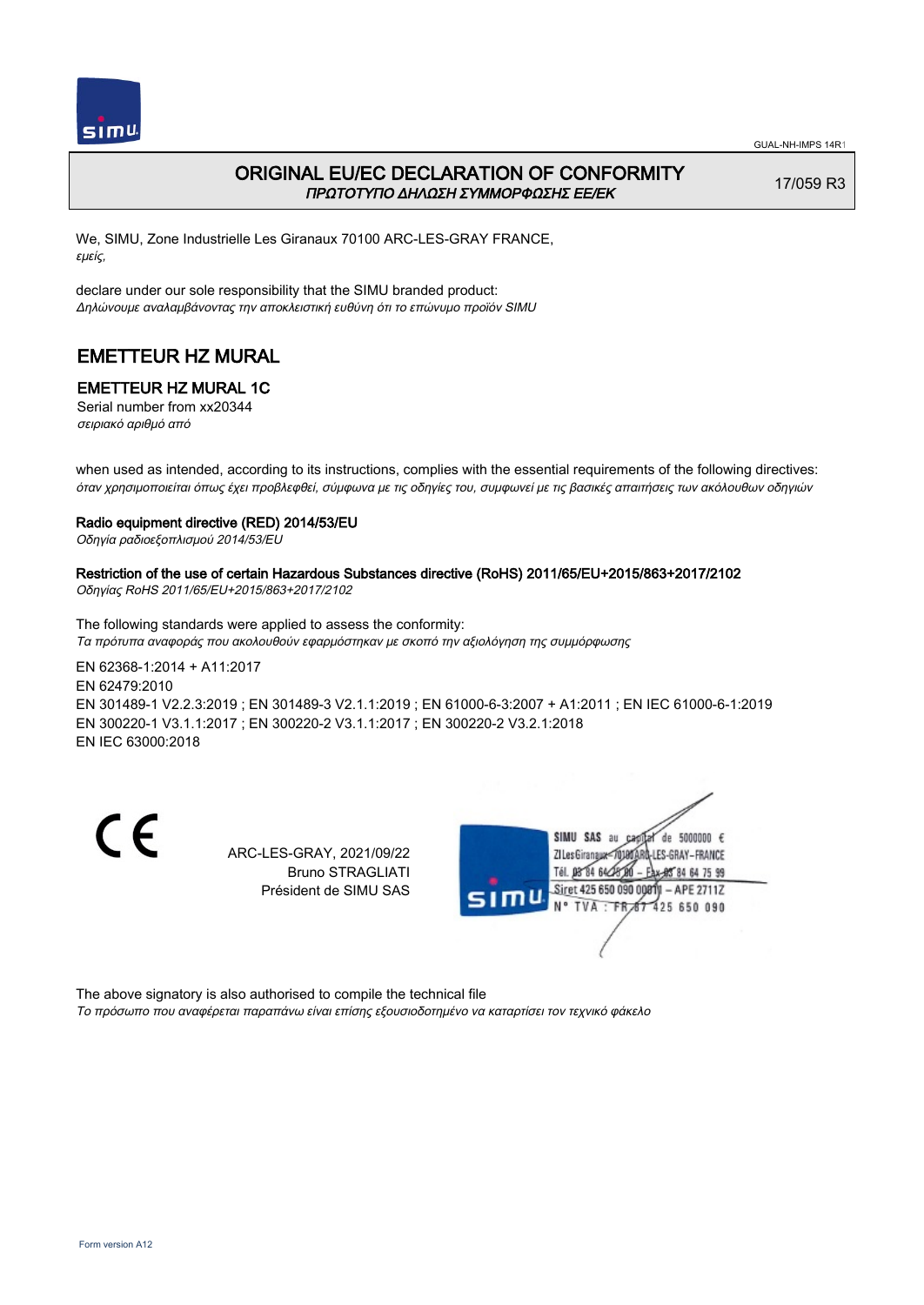

### ORIGINAL EU/EC DECLARATION OF CONFORMITY ORGINALNA EU/EC DEKLARACIJA O USKLAĐENOSTI

17/059 R3

We, SIMU, Zone Industrielle Les Giranaux 70100 ARC-LES-GRAY FRANCE, Mi,

declare under our sole responsibility that the SIMU branded product: izjavljujemo pod punom odgovornošču da je proizvod marke SIMU

## EMETTEUR HZ MURAL

### EMETTEUR HZ MURAL 1C

Serial number from xx20344 Serijski broj iz

when used as intended, according to its instructions, complies with the essential requirements of the following directives: ako se upotrebljava prema namjeni, prema važećim uputama, usklađen sa prijeko potrebnim zahtijevima slijedećih direktiva

#### Radio equipment directive (RED) 2014/53/EU

Direktiva za radijsku opremu 2014/53/EU

## Restriction of the use of certain Hazardous Substances directive (RoHS) 2011/65/EU+2015/863+2017/2102

Direktiva RoHS 2011/65/EU+2015/863+2017/2102

The following standards were applied to assess the conformity: Slijedeće reference standarda se primjenjuju da se odredi usklađenost

EN 62368‑1:2014 + A11:2017 EN 62479:2010 EN 301489‑1 V2.2.3:2019 ; EN 301489‑3 V2.1.1:2019 ; EN 61000‑6‑3:2007 + A1:2011 ; EN IEC 61000‑6‑1:2019 EN 300220‑1 V3.1.1:2017 ; EN 300220‑2 V3.1.1:2017 ; EN 300220‑2 V3.2.1:2018 EN IEC 63000:2018

C E

ARC-LES-GRAY, 2021/09/22 Bruno STRAGLIATI Président de SIMU SAS



The above signatory is also authorised to compile the technical file Gore navedeni potpisnik također je ovlašten za sastavljanje tehničkog dokumenta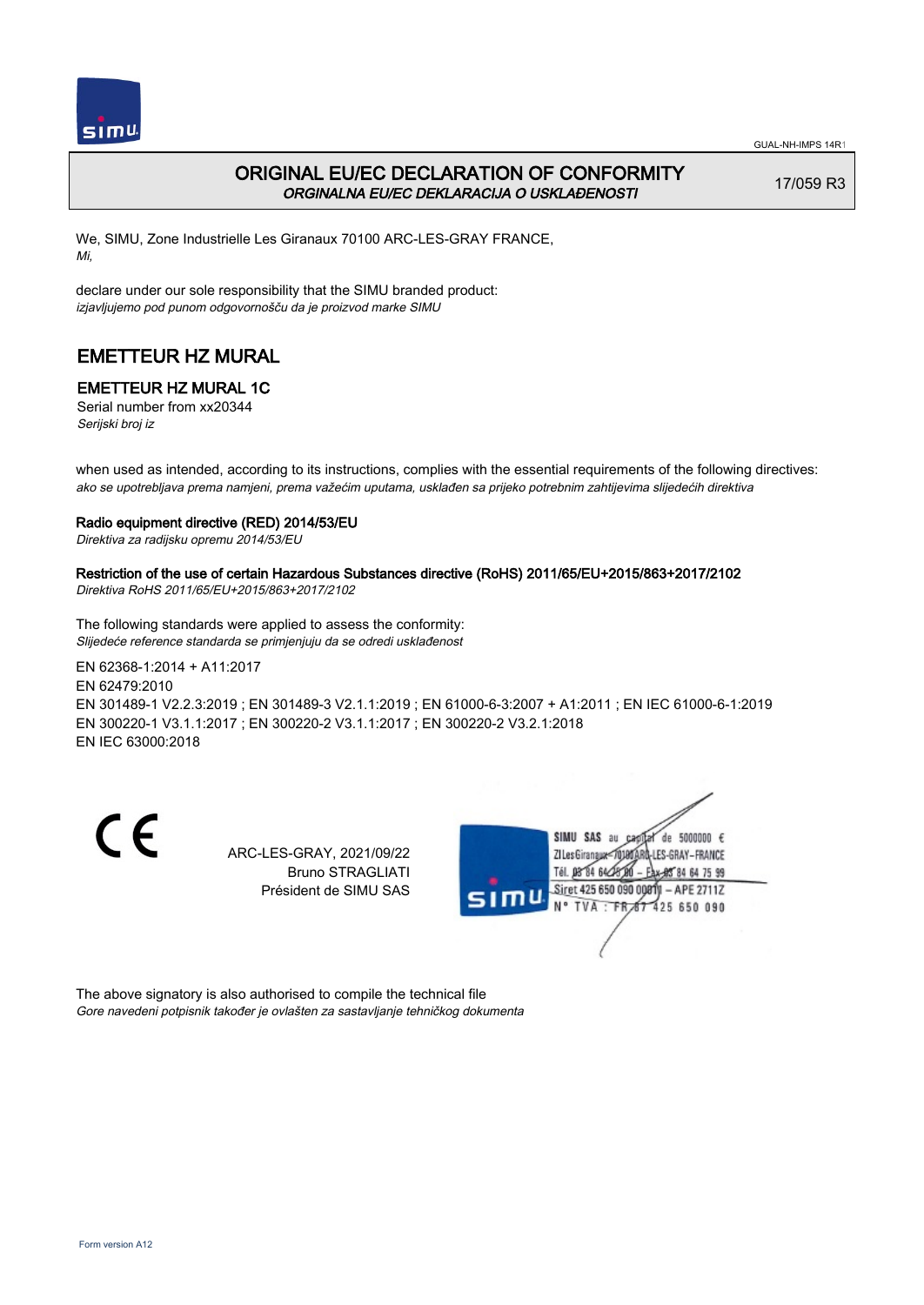

### ORIGINAL EU/EC DECLARATION OF CONFORMITY Eredeti EU/CE Megfelelőségi Nyilatkozat

17/059 R3

We, SIMU, Zone Industrielle Les Giranaux 70100 ARC-LES-GRAY FRANCE, Alulírott,

declare under our sole responsibility that the SIMU branded product: felelősségünk teljes tudatában kijelentjük, hogy a szóban forgó SIMU termék

## EMETTEUR HZ MURAL

### EMETTEUR HZ MURAL 1C

Serial number from xx20344 Sorozatszámtól

when used as intended, according to its instructions, complies with the essential requirements of the following directives: megfelel, az alábbi irányelvekben megfogalmazott alapvető követelményeknek

#### Radio equipment directive (RED) 2014/53/EU

A rádióberendezésekről szóló irányelv 2014/53/EU

### Restriction of the use of certain Hazardous Substances directive (RoHS) 2011/65/EU+2015/863+2017/2102

RoHS irányelv 2011/65/EU+2015/863+2017/2102

The following standards were applied to assess the conformity: A megfelelőség biztosításának érdekében az alábbi szabványok kerültek alkalmazásra

EN 62368‑1:2014 + A11:2017 EN 62479:2010 EN 301489‑1 V2.2.3:2019 ; EN 301489‑3 V2.1.1:2019 ; EN 61000‑6‑3:2007 + A1:2011 ; EN IEC 61000‑6‑1:2019 EN 300220‑1 V3.1.1:2017 ; EN 300220‑2 V3.1.1:2017 ; EN 300220‑2 V3.2.1:2018 EN IEC 63000:2018

C E

ARC-LES-GRAY, 2021/09/22 Bruno STRAGLIATI Président de SIMU SAS



The above signatory is also authorised to compile the technical file A fent említett aláíró is jogosult a műszaki dokumentáció összeállítására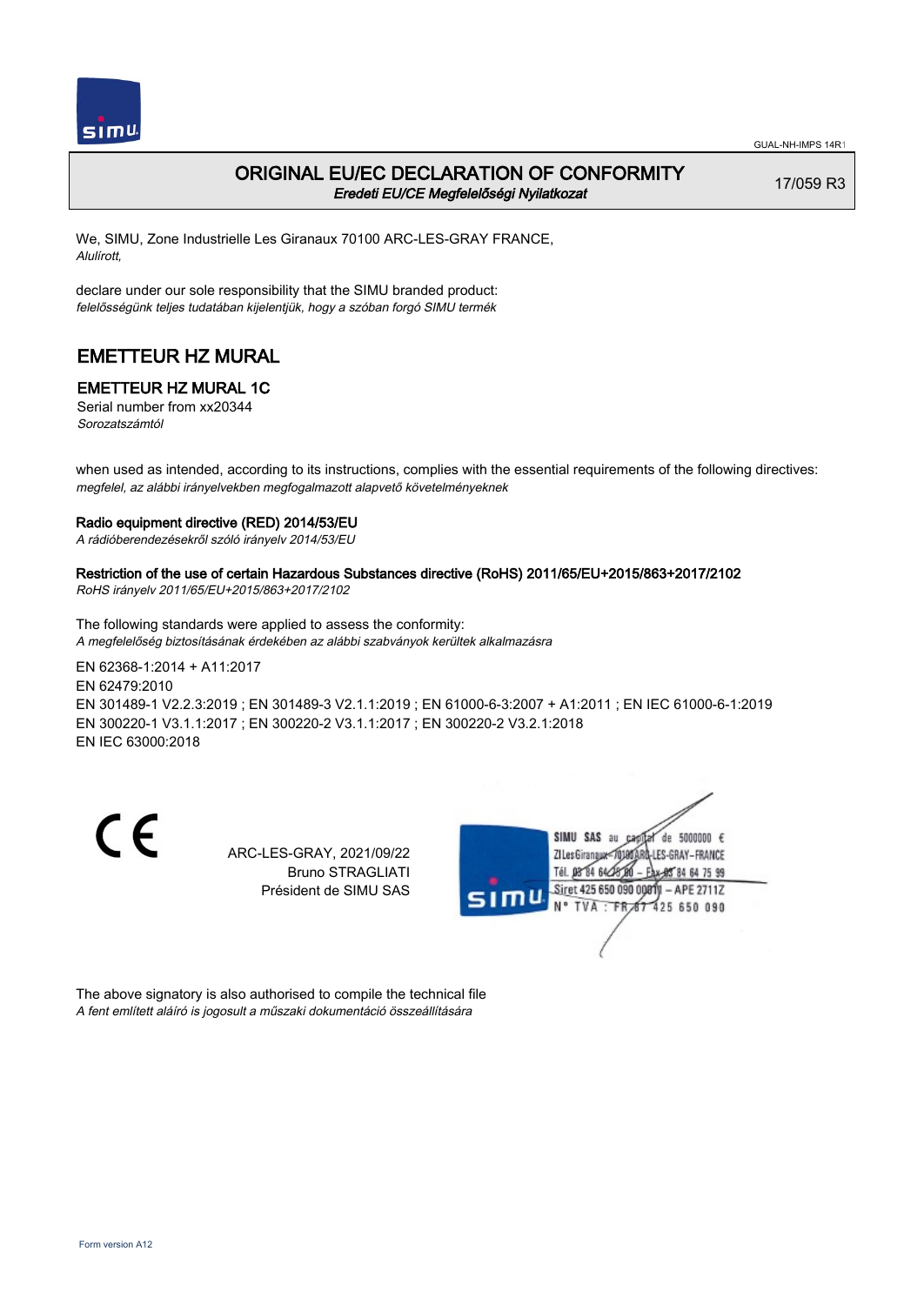

### ORIGINAL EU/EC DECLARATION OF CONFORMITY ORIGINALI ES/EB ATITIKTIES DEKLARACIJA

17/059 R3

We, SIMU, Zone Industrielle Les Giranaux 70100 ARC-LES-GRAY FRANCE, Mes,

declare under our sole responsibility that the SIMU branded product: atsakingai deklaruojame, kad SIMU kompanijos produktas

## EMETTEUR HZ MURAL

### EMETTEUR HZ MURAL 1C

Serial number from xx20344 Serijos numeris nuo

when used as intended, according to its instructions, complies with the essential requirements of the following directives: naudojamas pagal paskirtį, pagal gamintojo instrukcijas, atitinka esminius šių Direktyvų reikalavimus

#### Radio equipment directive (RED) 2014/53/EU

Radijo ryšio įrenginių direktyva 2014/53/EU

### Restriction of the use of certain Hazardous Substances directive (RoHS) 2011/65/EU+2015/863+2017/2102

PMNA (RoHS) direktyva 2011/65/EU+2015/863+2017/2102

The following standards were applied to assess the conformity: Įverinti deklaruojamą atitiktį buvo taikomi toliau nurodyti standartai

EN 62368‑1:2014 + A11:2017 EN 62479:2010 EN 301489‑1 V2.2.3:2019 ; EN 301489‑3 V2.1.1:2019 ; EN 61000‑6‑3:2007 + A1:2011 ; EN IEC 61000‑6‑1:2019 EN 300220‑1 V3.1.1:2017 ; EN 300220‑2 V3.1.1:2017 ; EN 300220‑2 V3.2.1:2018 EN IEC 63000:2018

C E

ARC-LES-GRAY, 2021/09/22 Bruno STRAGLIATI Président de SIMU SAS



The above signatory is also authorised to compile the technical file Asmuo, pasirašęs šią deklaraciją, taip pat turi įgaliojimą sudaryti techninę bylą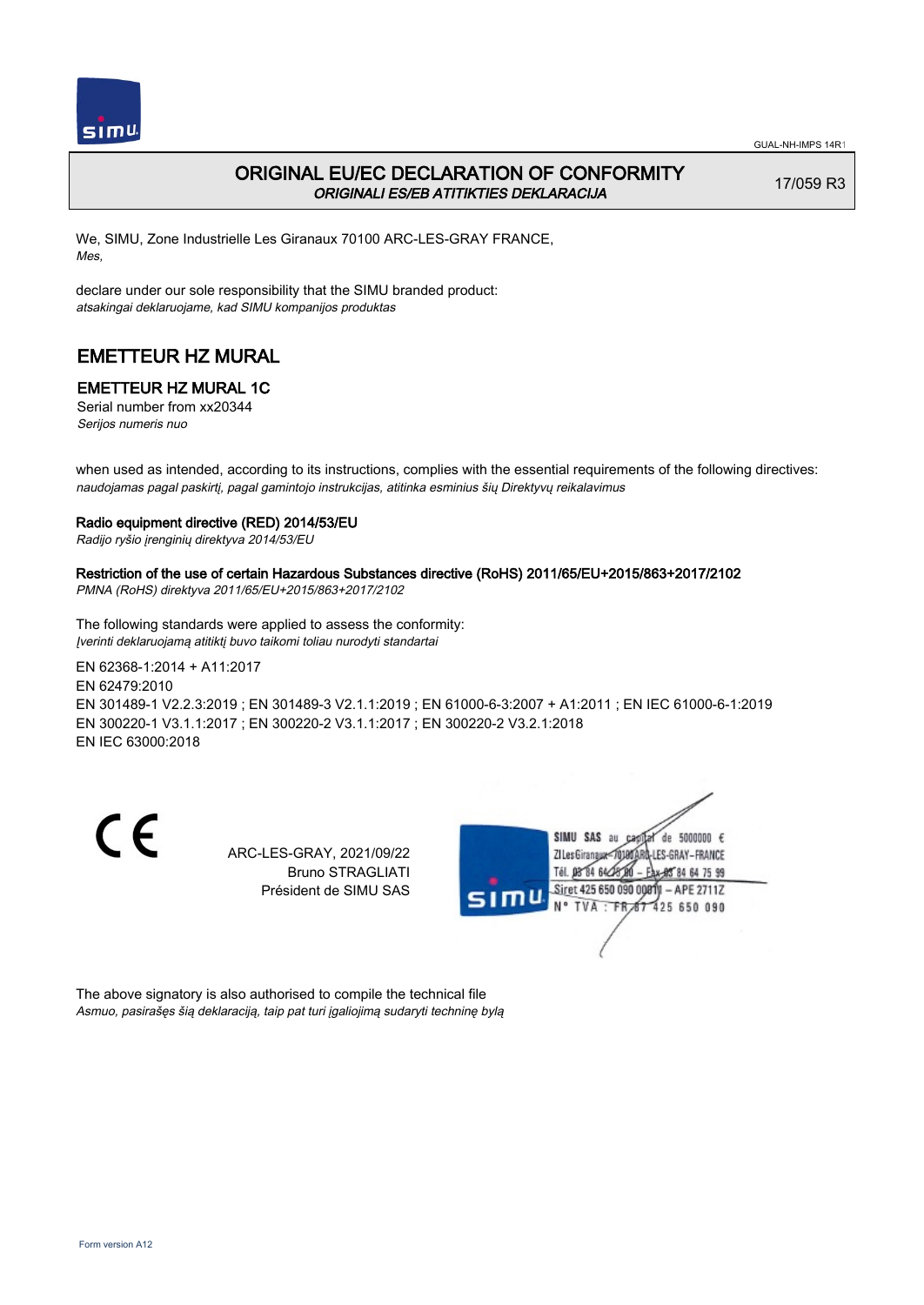

## ORIGINAL EU/EC DECLARATION OF CONFORMITY ES/EK ATBILSTĪBAS DEKLARĀCIJA

17/059 R3

We, SIMU, Zone Industrielle Les Giranaux 70100 ARC-LES-GRAY FRANCE, Mēs,

declare under our sole responsibility that the SIMU branded product: ar pilnu atbildību, apliecinām, ka SIMU zīmola produkti,

## EMETTEUR HZ MURAL

### EMETTEUR HZ MURAL 1C

Serial number from xx20344 sērijas numurs no

when used as intended, according to its instructions, complies with the essential requirements of the following directives: ja tie tiek lietoti saskaņā ar norādījumiem, atbilst šo direktīvu pamatprasībām

#### Radio equipment directive (RED) 2014/53/EU

Direktīva par radioiekārtu pieejamību tirgū 2014/53/EU

#### Restriction of the use of certain Hazardous Substances directive (RoHS) 2011/65/EU+2015/863+2017/2102

RoHs Direktīva par dažādu bīstamu vielu izmantošanas ierobežošanu elektriskās un elektroniskās iekārtās 2011/65/EU+2015/863+2017/2102

The following standards were applied to assess the conformity: Atbilstības deklarācijas novērtēšanai tiek pielietoti sekojoši standarti

EN 62368‑1:2014 + A11:2017

EN 62479:2010 EN 301489‑1 V2.2.3:2019 ; EN 301489‑3 V2.1.1:2019 ; EN 61000‑6‑3:2007 + A1:2011 ; EN IEC 61000‑6‑1:2019 EN 300220‑1 V3.1.1:2017 ; EN 300220‑2 V3.1.1:2017 ; EN 300220‑2 V3.2.1:2018 EN IEC 63000:2018

CE

ARC-LES-GRAY, 2021/09/22 Bruno STRAGLIATI Président de SIMU SAS



The above signatory is also authorised to compile the technical file Iepriekš minētā persona ir pilnvarota sastādīt tehnisko dokumentāciju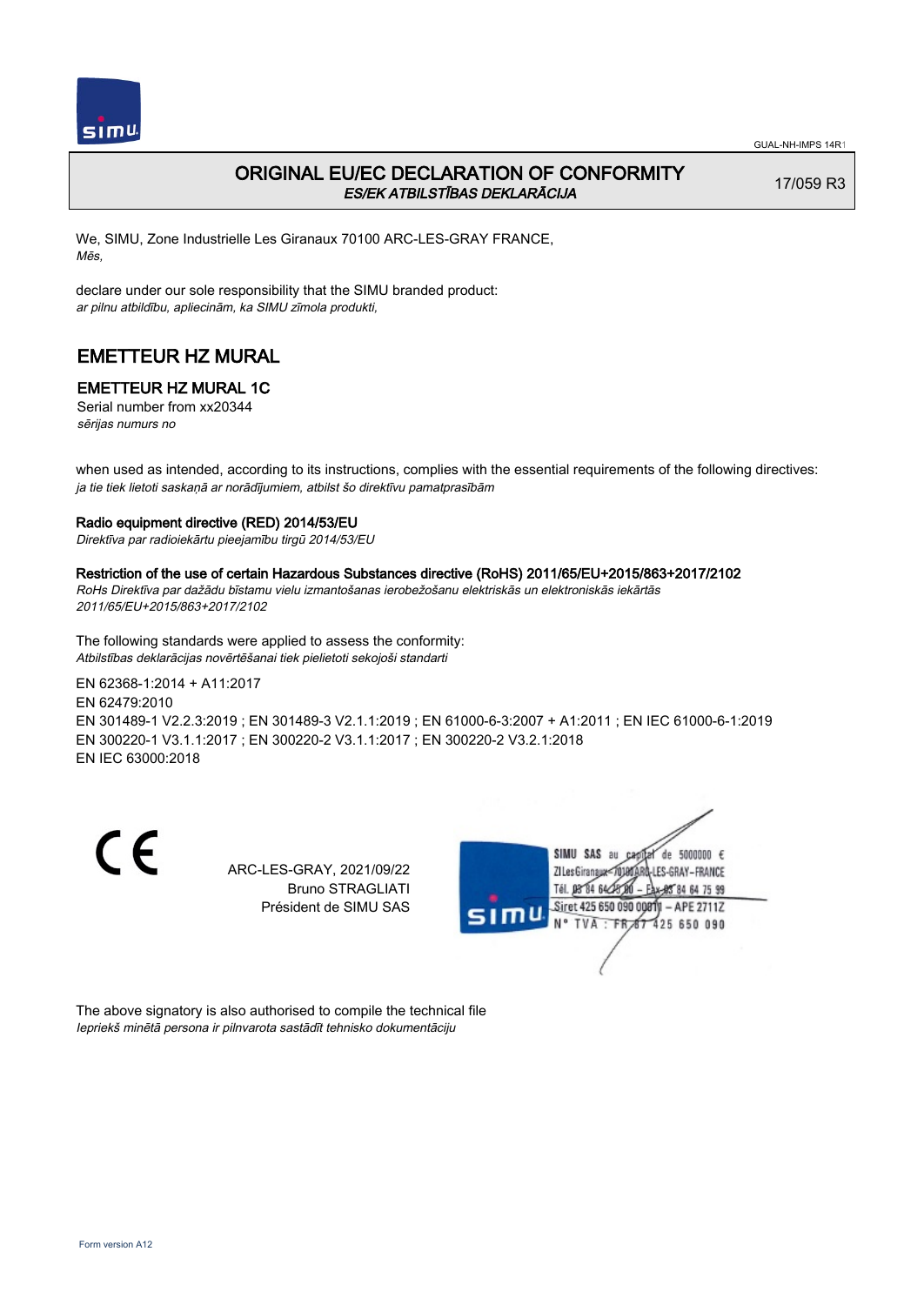

GUAL-NH-IMPS 14R1

## ORIGINAL EU/EC DECLARATION OF CONFORMITY OORSPRONKELIJKE EU/EG-CONFORMITEITSVERKLARING

17/059 R3

We, SIMU, Zone Industrielle Les Giranaux 70100 ARC-LES-GRAY FRANCE, Wij,

declare under our sole responsibility that the SIMU branded product: verklaren op eigen verantwoordelijkheid dat het produkt van het SIMU

## EMETTEUR HZ MURAL

## EMETTEUR HZ MURAL 1C

Serial number from xx20344 Serienummer van

when used as intended, according to its instructions, complies with the essential requirements of the following directives: wanneer gebruikt voor de juiste toepassing voldoet aan de essentiële eisen van de volgende richtlijnen

### Radio equipment directive (RED) 2014/53/EU

Richtlijn radioapparatuur 2014/53/EU

## Restriction of the use of certain Hazardous Substances directive (RoHS) 2011/65/EU+2015/863+2017/2102

RoHS Richtlijn 2011/65/EU+2015/863+2017/2102

The following standards were applied to assess the conformity: De volgende referentiestandaarden worden toegepast om de overeenstemming te evalueren

EN 62368‑1:2014 + A11:2017 EN 62479:2010 EN 301489‑1 V2.2.3:2019 ; EN 301489‑3 V2.1.1:2019 ; EN 61000‑6‑3:2007 + A1:2011 ; EN IEC 61000‑6‑1:2019 EN 300220‑1 V3.1.1:2017 ; EN 300220‑2 V3.1.1:2017 ; EN 300220‑2 V3.2.1:2018 EN IEC 63000:2018

C E

ARC-LES-GRAY, 2021/09/22 Bruno STRAGLIATI Président de SIMU SAS



The above signatory is also authorised to compile the technical file

De bovengenoemde persoon is ook bevoegd om het technisch dossier samen te stellen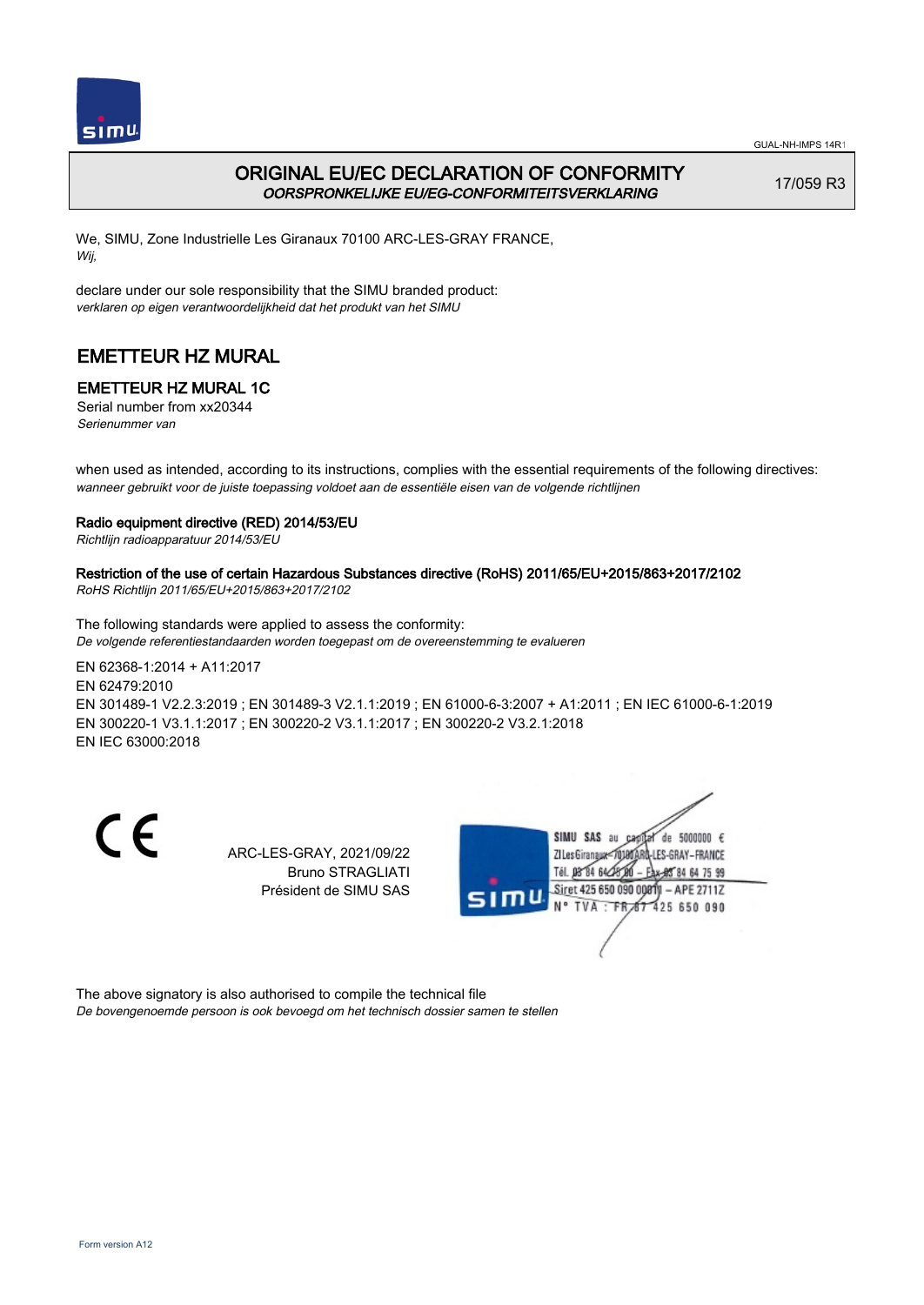

## ORIGINAL EU/EC DECLARATION OF CONFORMITY ORIGINAL EU / CE - ERKLÆRING

17/059 R3

We, SIMU, Zone Industrielle Les Giranaux 70100 ARC-LES-GRAY FRANCE, Vi,

declare under our sole responsibility that the SIMU branded product: erklærer under vårt eneansvar at SIMU merket produkt

## EMETTEUR HZ MURAL

### EMETTEUR HZ MURAL 1C

Serial number from xx20344 Serienummer fra

when used as intended, according to its instructions, complies with the essential requirements of the following directives: når de brukes som forutsatt, i henhold til sin instruks, i samsvar med de grunnlegende kravene i følgende direktiver

### Radio equipment directive (RED) 2014/53/EU

Radioutstyr direktivet 2014/53/EU

## Restriction of the use of certain Hazardous Substances directive (RoHS) 2011/65/EU+2015/863+2017/2102

RoHS-direktivet 2011/65/EU+2015/863+2017/2102

The following standards were applied to assess the conformity: Følgende referansestandarder ble brukt for å vurdere samsvar

EN 62368‑1:2014 + A11:2017 EN 62479:2010 EN 301489‑1 V2.2.3:2019 ; EN 301489‑3 V2.1.1:2019 ; EN 61000‑6‑3:2007 + A1:2011 ; EN IEC 61000‑6‑1:2019 EN 300220‑1 V3.1.1:2017 ; EN 300220‑2 V3.1.1:2017 ; EN 300220‑2 V3.2.1:2018 EN IEC 63000:2018

C E

ARC-LES-GRAY, 2021/09/22 Bruno STRAGLIATI Président de SIMU SAS



The above signatory is also authorised to compile the technical file Ovennevnte underskrevet fullmakt til å utarbeide den tekniske dokumentasjonen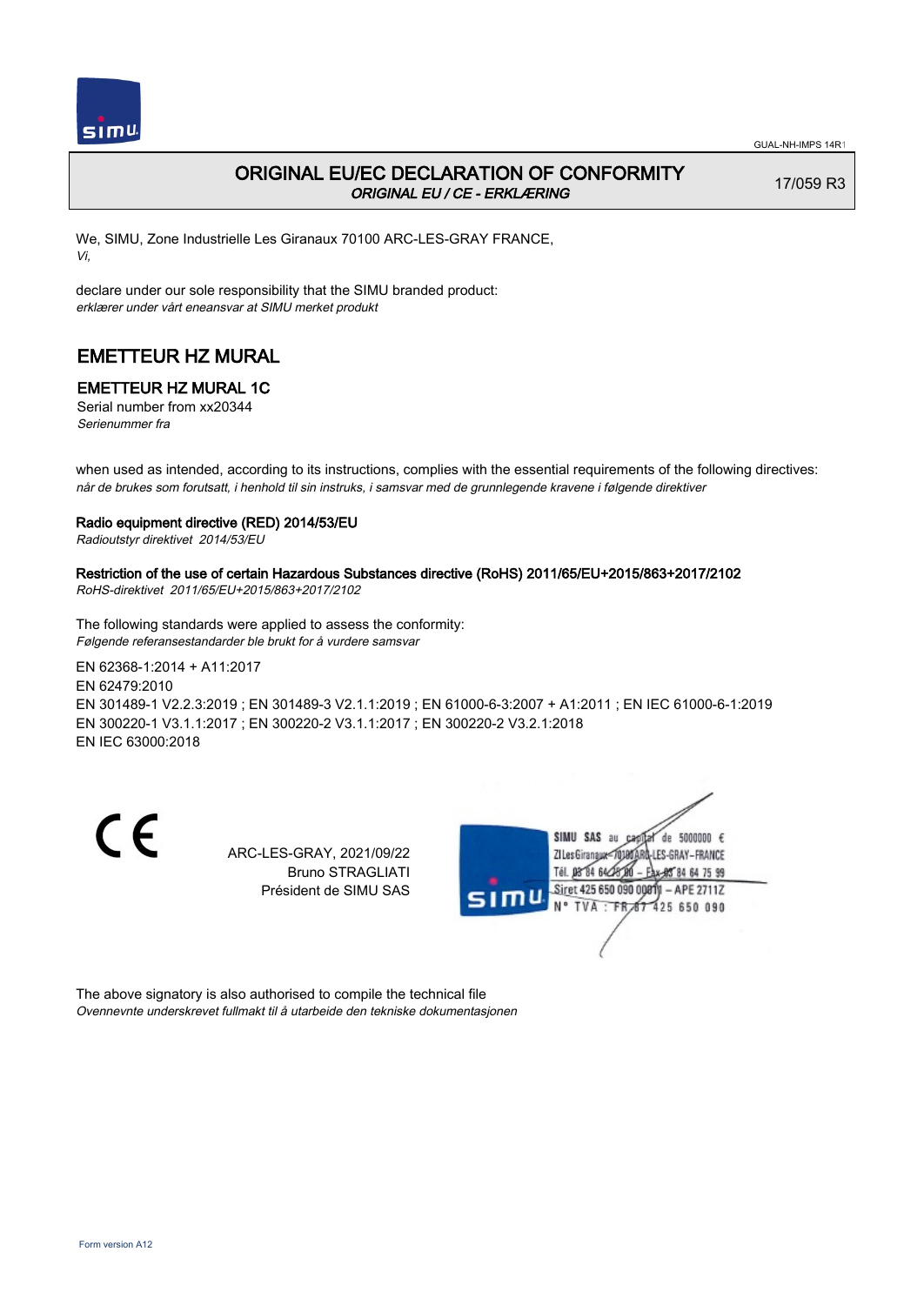

### ORIGINAL EU/EC DECLARATION OF CONFORMITY ORYGINALNA DEKLARACJA ZGODNOŚCI UE/WE

17/059 R3

We, SIMU, Zone Industrielle Les Giranaux 70100 ARC-LES-GRAY FRANCE, My,

declare under our sole responsibility that the SIMU branded product: deklarujemy z pełną odpowiedzialnością, że produkt oznaczony marką SIMU

## EMETTEUR HZ MURAL

### EMETTEUR HZ MURAL 1C

Serial number from xx20344 z numerem seryjnym od

when used as intended, according to its instructions, complies with the essential requirements of the following directives: gdy jest używany zgodnie z przeznaczeniem i instrukcjami, spełnia podstawowe wymagania następujących Dyrektyw

#### Radio equipment directive (RED) 2014/53/EU

Dyrektywa o urządzeniach radiowych 2014/53/EU

### Restriction of the use of certain Hazardous Substances directive (RoHS) 2011/65/EU+2015/863+2017/2102

Dyrektywa RoHS 2011/65/EU+2015/863+2017/2102

The following standards were applied to assess the conformity: Do oceny zgodności zostały zastosowane następujące normy

EN 62368‑1:2014 + A11:2017 EN 62479:2010 EN 301489‑1 V2.2.3:2019 ; EN 301489‑3 V2.1.1:2019 ; EN 61000‑6‑3:2007 + A1:2011 ; EN IEC 61000‑6‑1:2019 EN 300220‑1 V3.1.1:2017 ; EN 300220‑2 V3.1.1:2017 ; EN 300220‑2 V3.2.1:2018 EN IEC 63000:2018

C E

ARC-LES-GRAY, 2021/09/22 Bruno STRAGLIATI Président de SIMU SAS



The above signatory is also authorised to compile the technical file

Osoba wskazana powyżej jest również upoważniony do przygotowania dokumentacji technicznej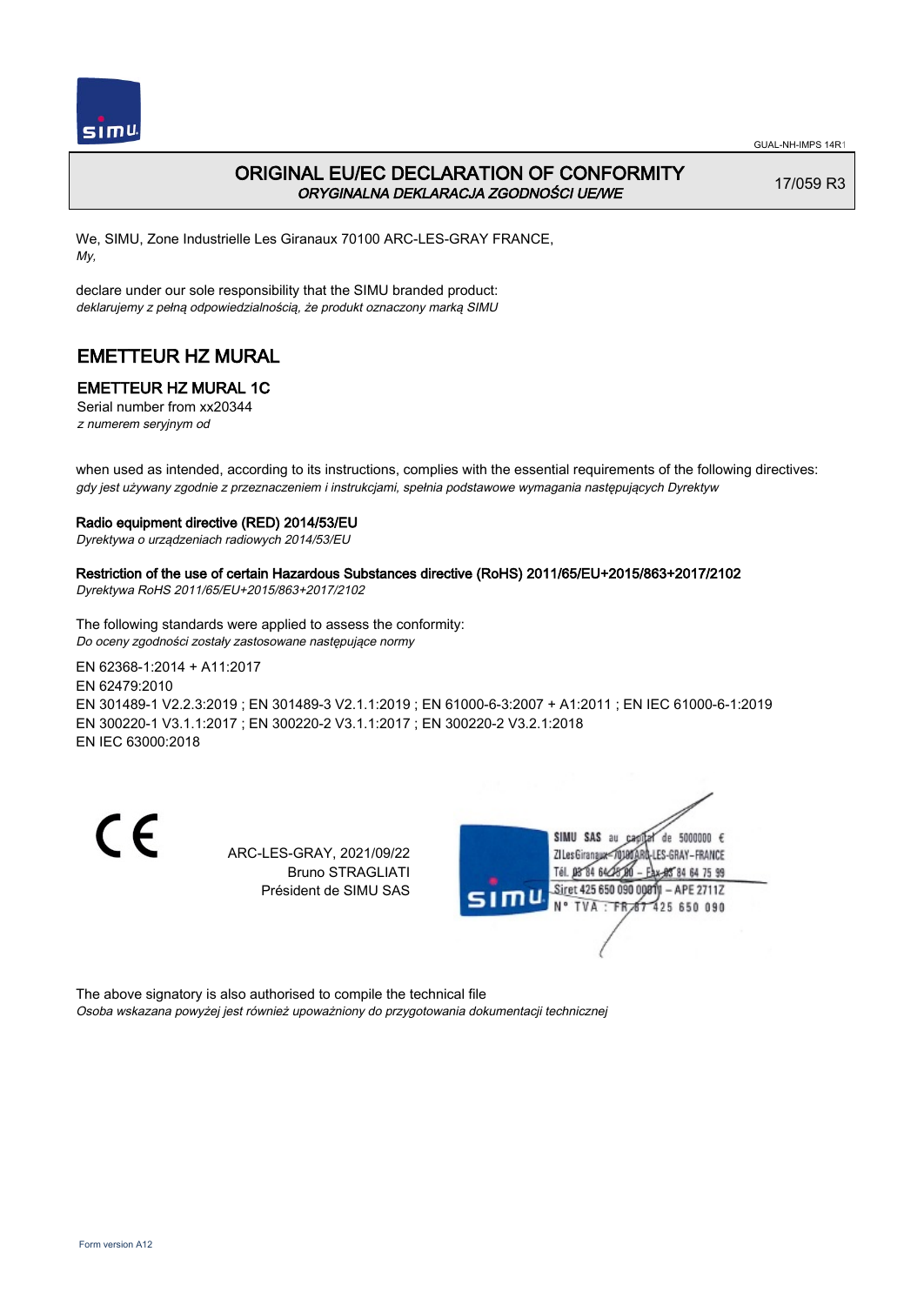

### ORIGINAL EU/EC DECLARATION OF CONFORMITY DECLARAÇÃO UE/CE DE CONFORMIDADE ORIGINAL

17/059 R3

We, SIMU, Zone Industrielle Les Giranaux 70100 ARC-LES-GRAY FRANCE, Nós,

declare under our sole responsibility that the SIMU branded product: declaramos sob nossa única responsabilidade que o dispositivo marca SIMU

## EMETTEUR HZ MURAL

### EMETTEUR HZ MURAL 1C

Serial number from xx20344 Número de série desde

when used as intended, according to its instructions, complies with the essential requirements of the following directives: Quando utilizado de acordo com sua a aplicação, segundo as suas instruções, cumpre os requisitos essenciais das seguintes diretivas

#### Radio equipment directive (RED) 2014/53/EU

Diretiva equipamentos de rádio 2014/53/EU

### Restriction of the use of certain Hazardous Substances directive (RoHS) 2011/65/EU+2015/863+2017/2102

Diretiva RoHS 2011/65/EU+2015/863+2017/2102

The following standards were applied to assess the conformity: As normas de referência apresentadas em seguida foram aplicadas para avaliar a conformidade

EN 62368‑1:2014 + A11:2017 EN 62479:2010 EN 301489‑1 V2.2.3:2019 ; EN 301489‑3 V2.1.1:2019 ; EN 61000‑6‑3:2007 + A1:2011 ; EN IEC 61000‑6‑1:2019 EN 300220‑1 V3.1.1:2017 ; EN 300220‑2 V3.1.1:2017 ; EN 300220‑2 V3.2.1:2018 EN IEC 63000:2018

C E

ARC-LES-GRAY, 2021/09/22 Bruno STRAGLIATI Président de SIMU SAS



The above signatory is also authorised to compile the technical file A pessoa nomeada acima também está autorizada a compilar o processo técnico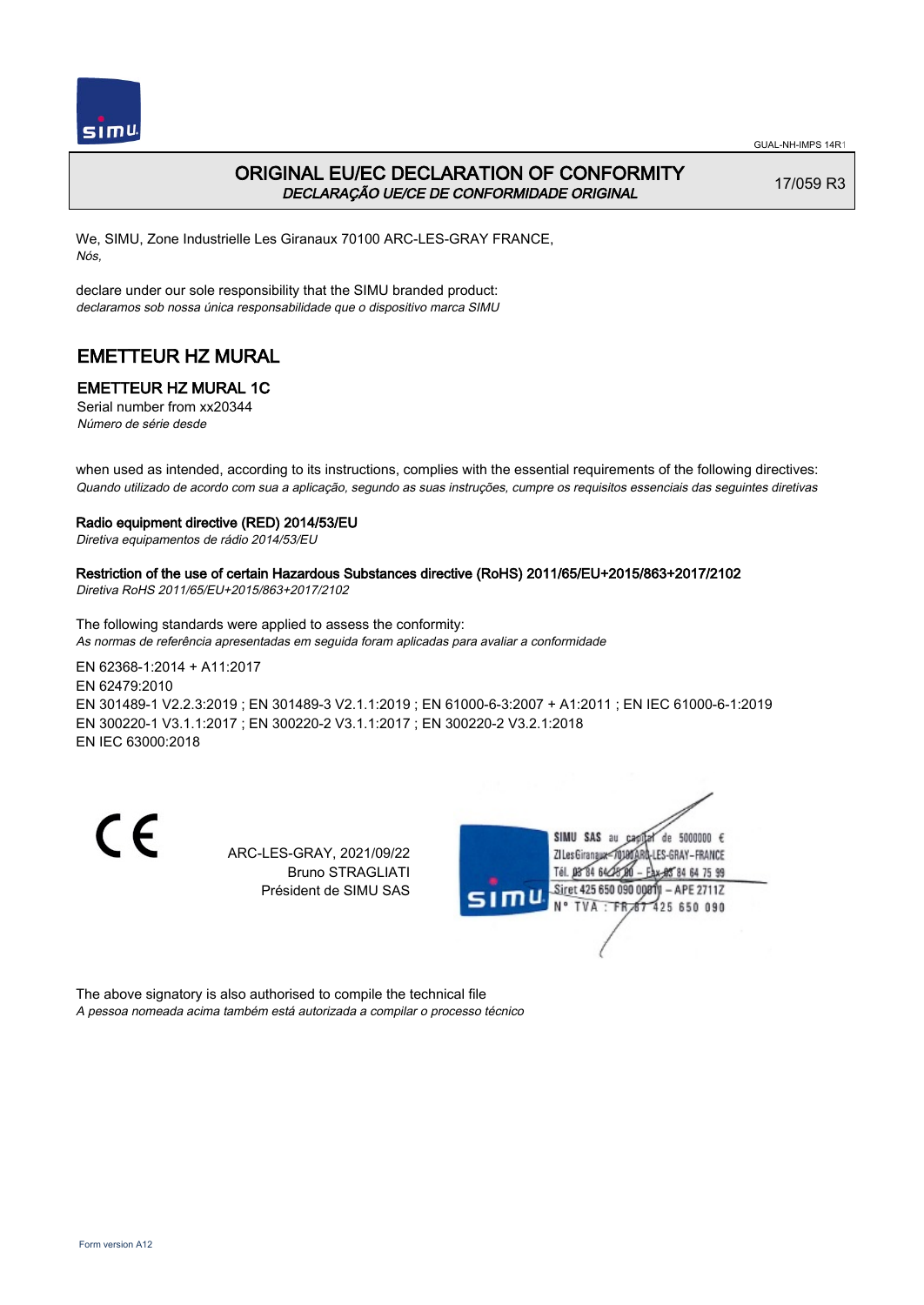

### ORIGINAL EU/EC DECLARATION OF CONFORMITY ORIGINAL EU/EC DECLARAIE DE CONFORMITATE

17/059 R3

We, SIMU, Zone Industrielle Les Giranaux 70100 ARC-LES-GRAY FRANCE, Noi,

declare under our sole responsibility that the SIMU branded product: declarăm pe propria răspundere că produsele marca SIMU

## EMETTEUR HZ MURAL

### EMETTEUR HZ MURAL 1C

Serial number from xx20344 Numărul de serie din

when used as intended, according to its instructions, complies with the essential requirements of the following directives: utilizate conform destinaiei lor, aa cum este descris în manualul de utilizare, sunt în conformitate cu cerinele eseniale ale următoarelor directive

#### Radio equipment directive (RED) 2014/53/EU

Directiva privind echipamentele radio 2014/53/EU

### Restriction of the use of certain Hazardous Substances directive (RoHS) 2011/65/EU+2015/863+2017/2102

Directiva RoHS 2011/65/EU+2015/863+2017/2102

The following standards were applied to assess the conformity: Următoarele standarde de referină au fost aplicate pentru respectarea conformităii

EN 62368‑1:2014 + A11:2017 EN 62479:2010

EN 301489‑1 V2.2.3:2019 ; EN 301489‑3 V2.1.1:2019 ; EN 61000‑6‑3:2007 + A1:2011 ; EN IEC 61000‑6‑1:2019 EN 300220‑1 V3.1.1:2017 ; EN 300220‑2 V3.1.1:2017 ; EN 300220‑2 V3.2.1:2018 EN IEC 63000:2018

 $\epsilon$ 

ARC-LES-GRAY, 2021/09/22 Bruno STRAGLIATI Président de SIMU SAS



The above signatory is also authorised to compile the technical file Semnatarul de mai sus este, de asemenea, autorizat să întocmească dosarul tehnic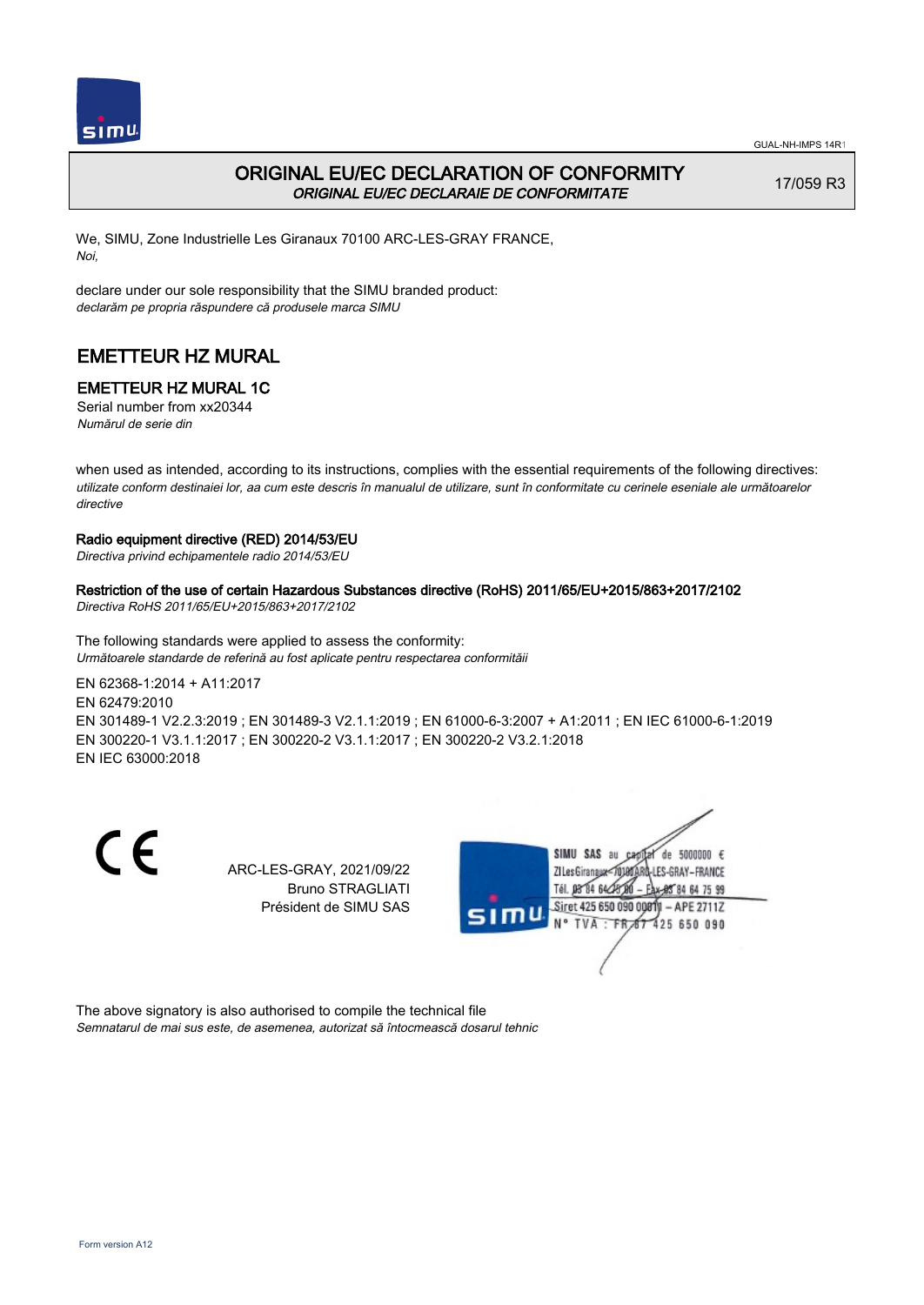

GUAL-NH-IMPS 14R1

## ORIGINAL EU/EC DECLARATION OF CONFORMITY ORIGINAL EU/EG-FÖRSÄKRAN OM ÖVERENSSTÄMMELSE

17/059 R3

We, SIMU, Zone Industrielle Les Giranaux 70100 ARC-LES-GRAY FRANCE, Vi,

declare under our sole responsibility that the SIMU branded product: försäkrar på eget ansvar att produkten av varumärket SIMU

## EMETTEUR HZ MURAL

## EMETTEUR HZ MURAL 1C

Serial number from xx20344 Serienumret från

when used as intended, according to its instructions, complies with the essential requirements of the following directives: uppfyller de grundläggande kraven i följande direktiv när den används på det sätt som avses, i enlighet med bruksanvisningen

### Radio equipment directive (RED) 2014/53/EU

Direktivet om radioutrustning 2014/53/EU

## Restriction of the use of certain Hazardous Substances directive (RoHS) 2011/65/EU+2015/863+2017/2102

RoHS-direktivet 2011/65/EU+2015/863+2017/2102

The following standards were applied to assess the conformity: Följande referensnormer har tillämpats för att göra en bedömning av överensstämmelsen

EN 62368‑1:2014 + A11:2017 EN 62479:2010 EN 301489‑1 V2.2.3:2019 ; EN 301489‑3 V2.1.1:2019 ; EN 61000‑6‑3:2007 + A1:2011 ; EN IEC 61000‑6‑1:2019 EN 300220‑1 V3.1.1:2017 ; EN 300220‑2 V3.1.1:2017 ; EN 300220‑2 V3.2.1:2018 EN IEC 63000:2018

C E

ARC-LES-GRAY, 2021/09/22 Bruno STRAGLIATI Président de SIMU SAS



The above signatory is also authorised to compile the technical file

Den person som anges ovan är också behörig att ställa samman den tekniska dokumentationen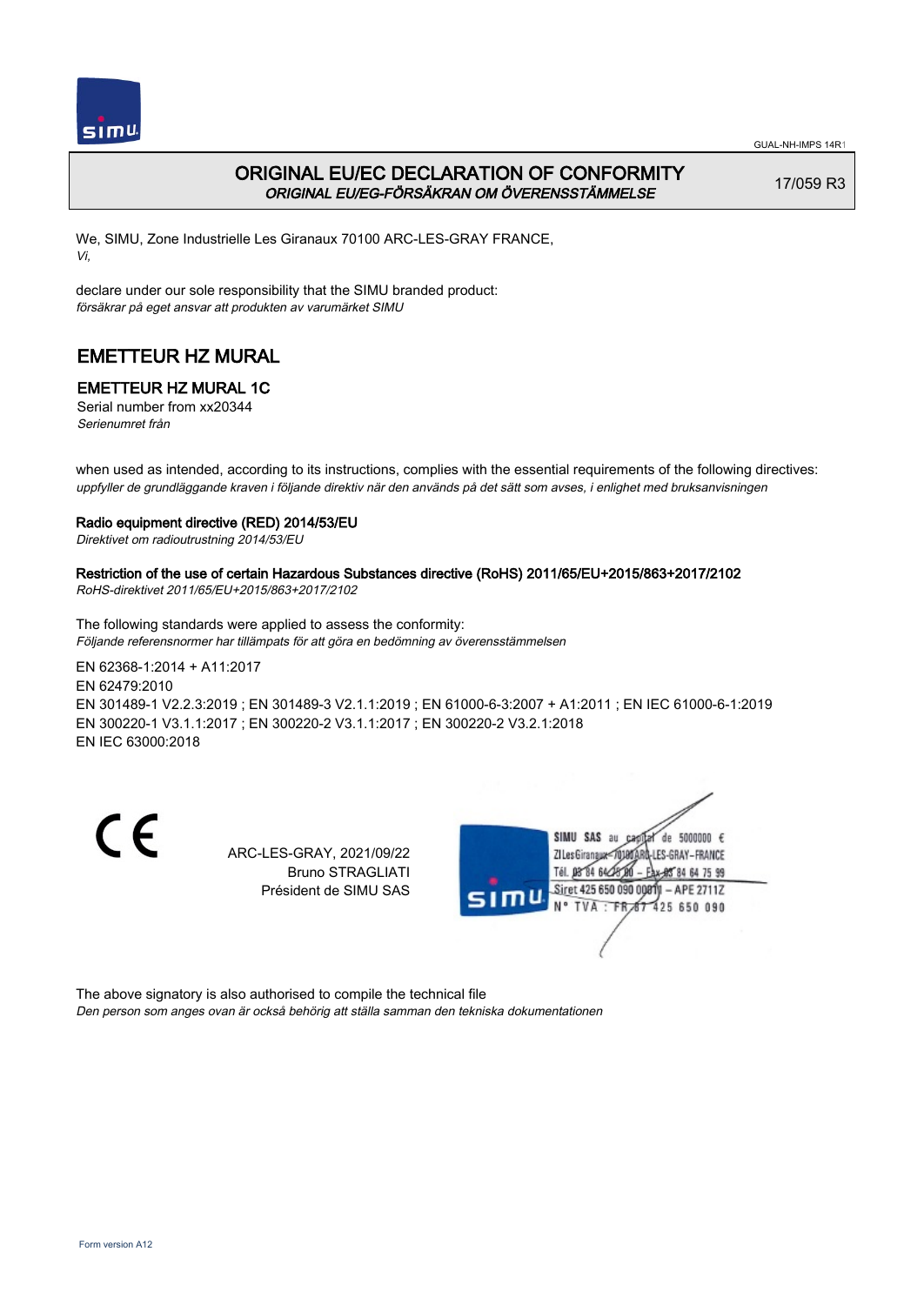

### ORIGINAL EU/EC DECLARATION OF CONFORMITY ORIGINÁLNE VYHLÁSENIE EU/ES O ZHODE

17/059 R3

We, SIMU, Zone Industrielle Les Giranaux 70100 ARC-LES-GRAY FRANCE, My,

declare under our sole responsibility that the SIMU branded product: vyhlasujeme na svoju výlučnú zodpovednosť, že výrobok značky SIMU

## EMETTEUR HZ MURAL

### EMETTEUR HZ MURAL 1C

Serial number from xx20344 Seriové číslo od

when used as intended, according to its instructions, complies with the essential requirements of the following directives: ak je používaný v súlade s účelom použitia a s návodom, spĺňa základné požiadavky týchto smerníc

#### Radio equipment directive (RED) 2014/53/EU

Smernica o sprístupňovaniu rádiových zariadení na trhu 2014/53/EU

#### Restriction of the use of certain Hazardous Substances directive (RoHS) 2011/65/EU+2015/863+2017/2102

Smernica o obmedzení používania určitých nebezpečných látok v elektrických a elektronických zariadeniach 2011/65/EU+2015/863+2017/2102

The following standards were applied to assess the conformity: Pre posúdenie zhody boli použité následujúce normy

EN 62368‑1:2014 + A11:2017

EN 62479:2010

EN 301489‑1 V2.2.3:2019 ; EN 301489‑3 V2.1.1:2019 ; EN 61000‑6‑3:2007 + A1:2011 ; EN IEC 61000‑6‑1:2019 EN 300220‑1 V3.1.1:2017 ; EN 300220‑2 V3.1.1:2017 ; EN 300220‑2 V3.2.1:2018 EN IEC 63000:2018

 $\epsilon$ 

ARC-LES-GRAY, 2021/09/22 Bruno STRAGLIATI Président de SIMU SAS



The above signatory is also authorised to compile the technical file uvedená osoba je tiež osoba zodpovedná za vypracovanie technickej dokumentácie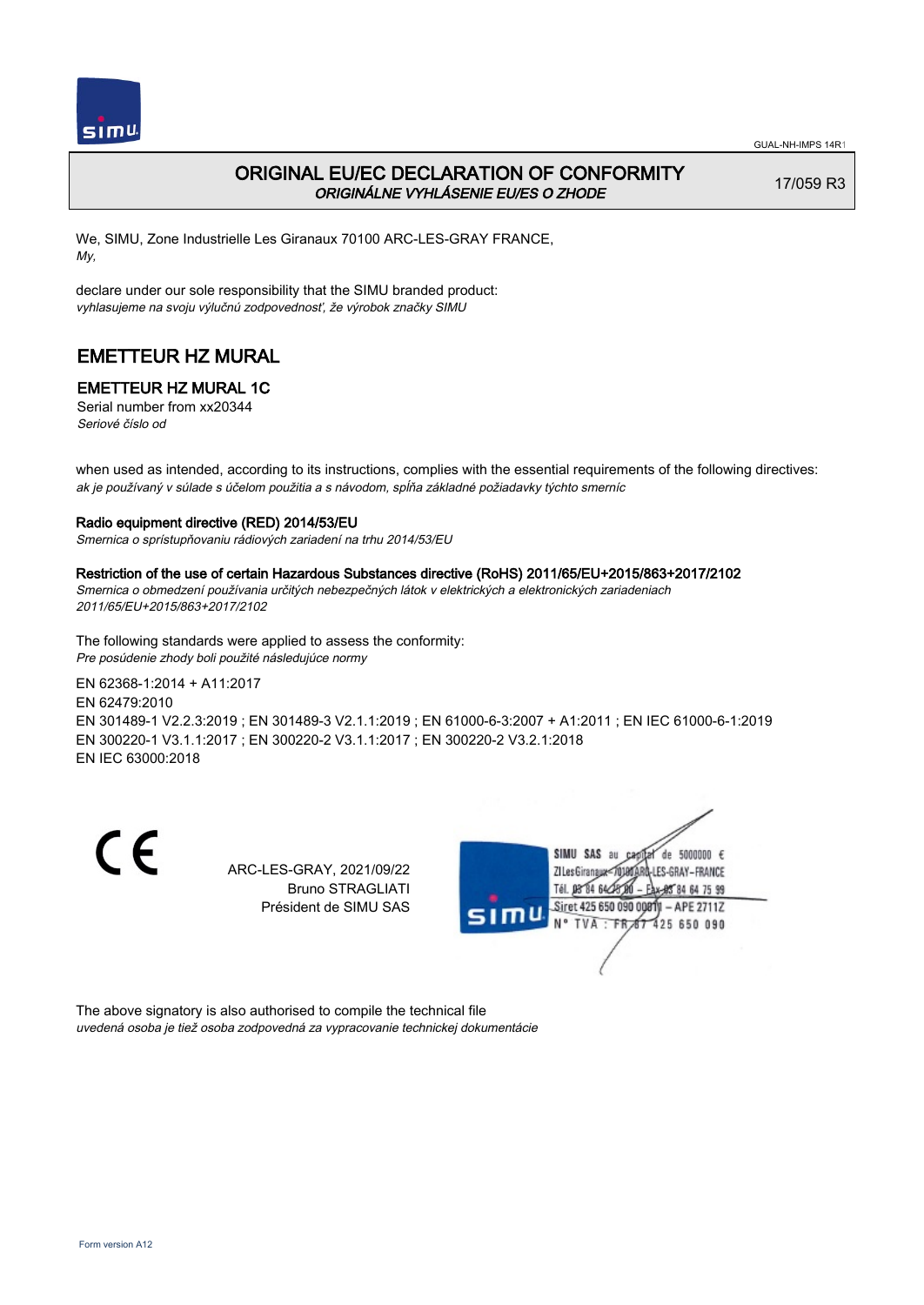

### ORIGINAL EU/EC DECLARATION OF CONFORMITY IZJAVA O SKLADNOSTI / IZJAVA O LASTNOSTIH

17/059 R3

We, SIMU, Zone Industrielle Les Giranaux 70100 ARC-LES-GRAY FRANCE, Mi,

declare under our sole responsibility that the SIMU branded product: S polno odgovornostjo izjavljamo, da izdelki blagovne znamke SIMU

## EMETTEUR HZ MURAL

### EMETTEUR HZ MURAL 1C

Serial number from xx20344 'Serijska številka

when used as intended, according to its instructions, complies with the essential requirements of the following directives: ko se uporabljajo v skladu z namembnostjo in navodili, ustrezajo bistvenim zahtevam naslednjih direktiv

#### Radio equipment directive (RED) 2014/53/EU

Ditrektiva o Radijski opremi 2014/53/EU

### Restriction of the use of certain Hazardous Substances directive (RoHS) 2011/65/EU+2015/863+2017/2102

Direktiva RoHS 2011/65/EU+2015/863+2017/2102

The following standards were applied to assess the conformity: Za preverjanje skladnosti so bili uporabljeni naslednji standardi

EN 62368‑1:2014 + A11:2017 EN 62479:2010 EN 301489‑1 V2.2.3:2019 ; EN 301489‑3 V2.1.1:2019 ; EN 61000‑6‑3:2007 + A1:2011 ; EN IEC 61000‑6‑1:2019 EN 300220‑1 V3.1.1:2017 ; EN 300220‑2 V3.1.1:2017 ; EN 300220‑2 V3.2.1:2018 EN IEC 63000:2018

C E

ARC-LES-GRAY, 2021/09/22 Bruno STRAGLIATI Président de SIMU SAS



The above signatory is also authorised to compile the technical file Podpisnik, naveden zgoraj, je pooblaščen tudi za pripravo tehnične dokumentacije